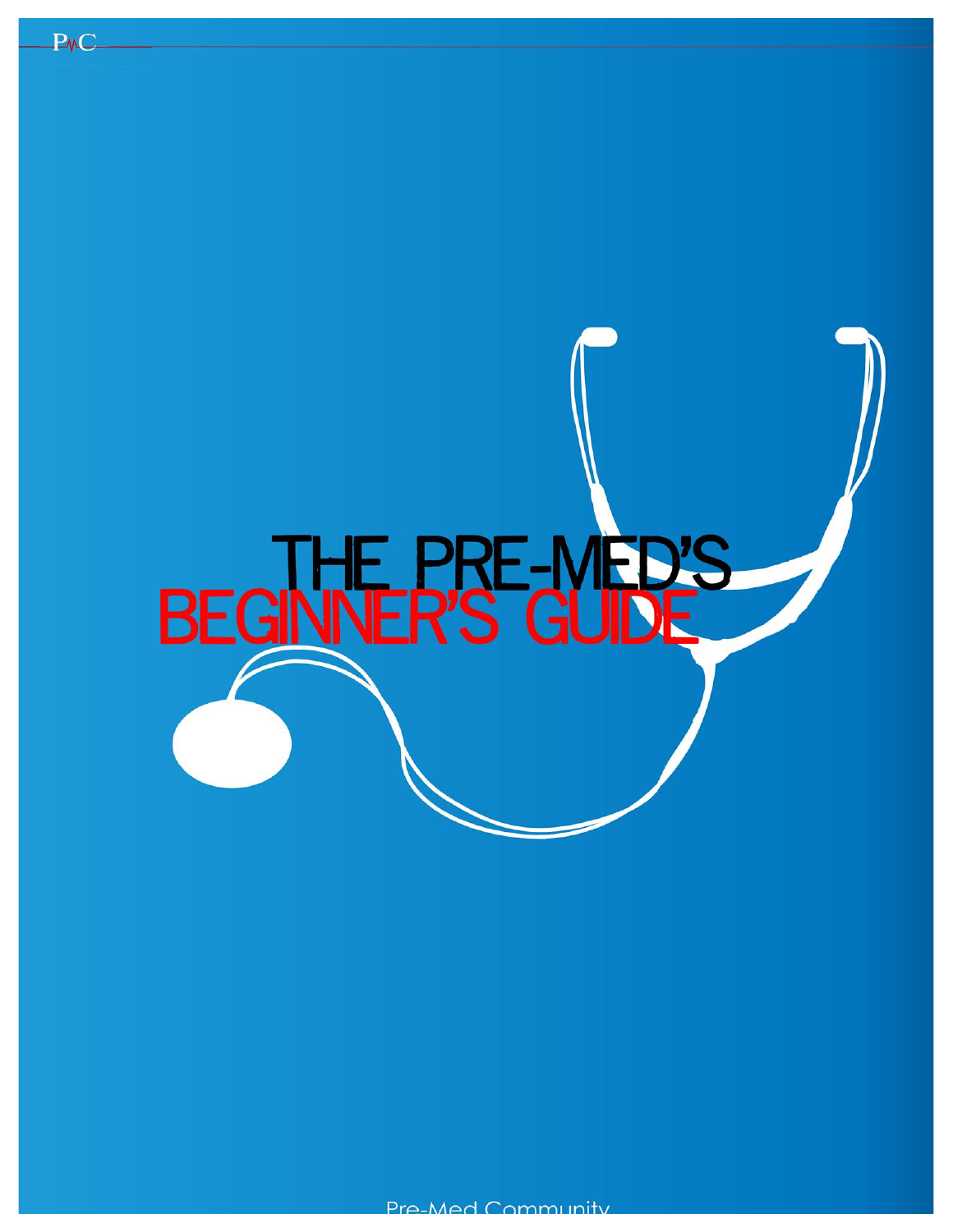

# **The Pre-Med Beginner's Guide**

The knowledge every pre-med should have

*Copyright © 2015, Pre-Med Community*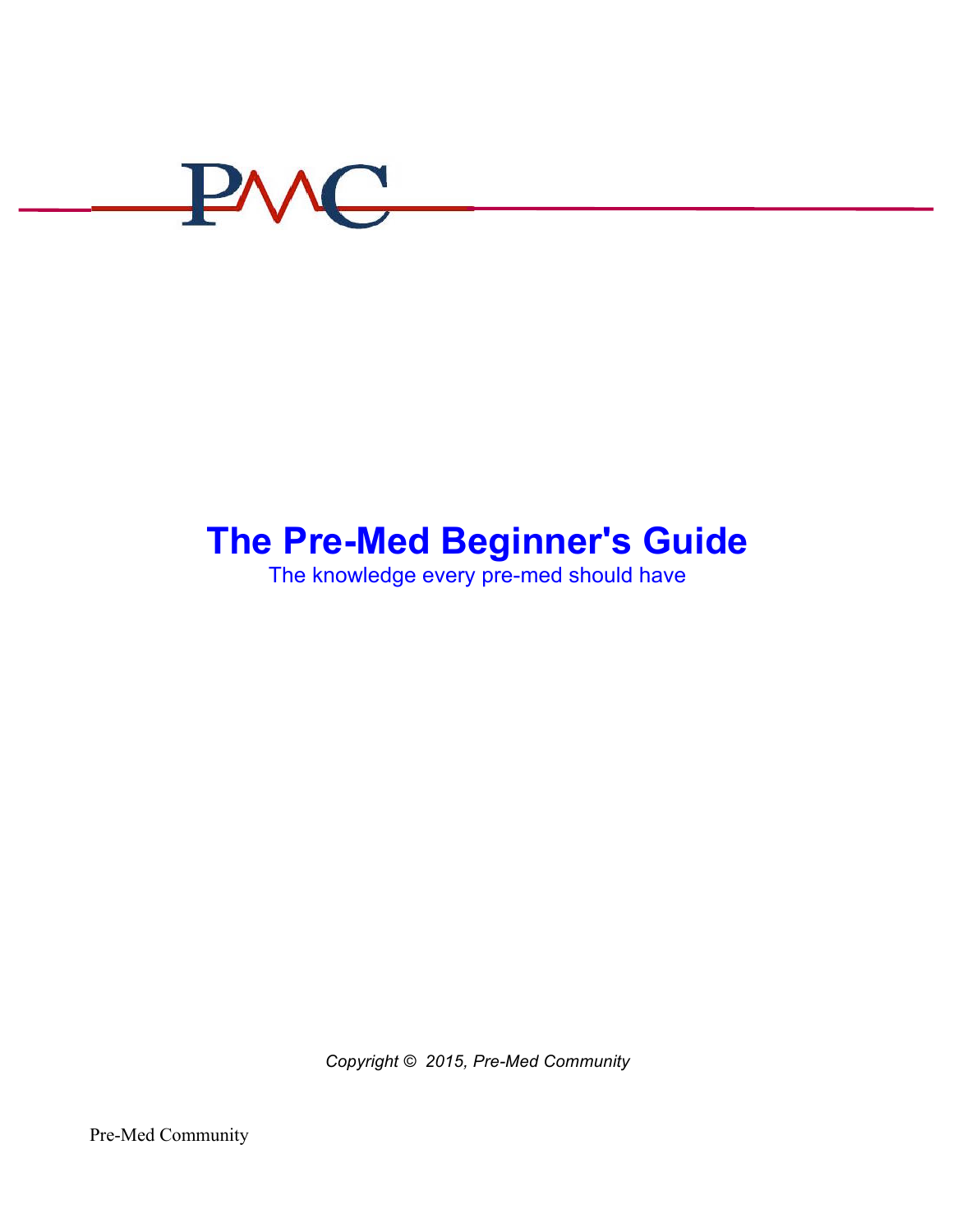*Thanks for downloading the "Pre-Med Beginner's Guide" by Pre-Med Community!* 

*This guide is intended to provide you all of the basics you will need to know if you want to become a doctor. It will cover the process of becoming a doctor (the pre-med process), the general requirements of getting into medical school, statistics associated with matriculation, debunk some common myths, and answer some frequently asked questions.* 

*We hope you enjoy this free-guide, it is meant to just get you up to speed. If you want more detail and information, make sure to check out www.premedcommunity.com for more articles and resources! We are here to help you every step of the way and make your dream of becoming a doctor a reality!*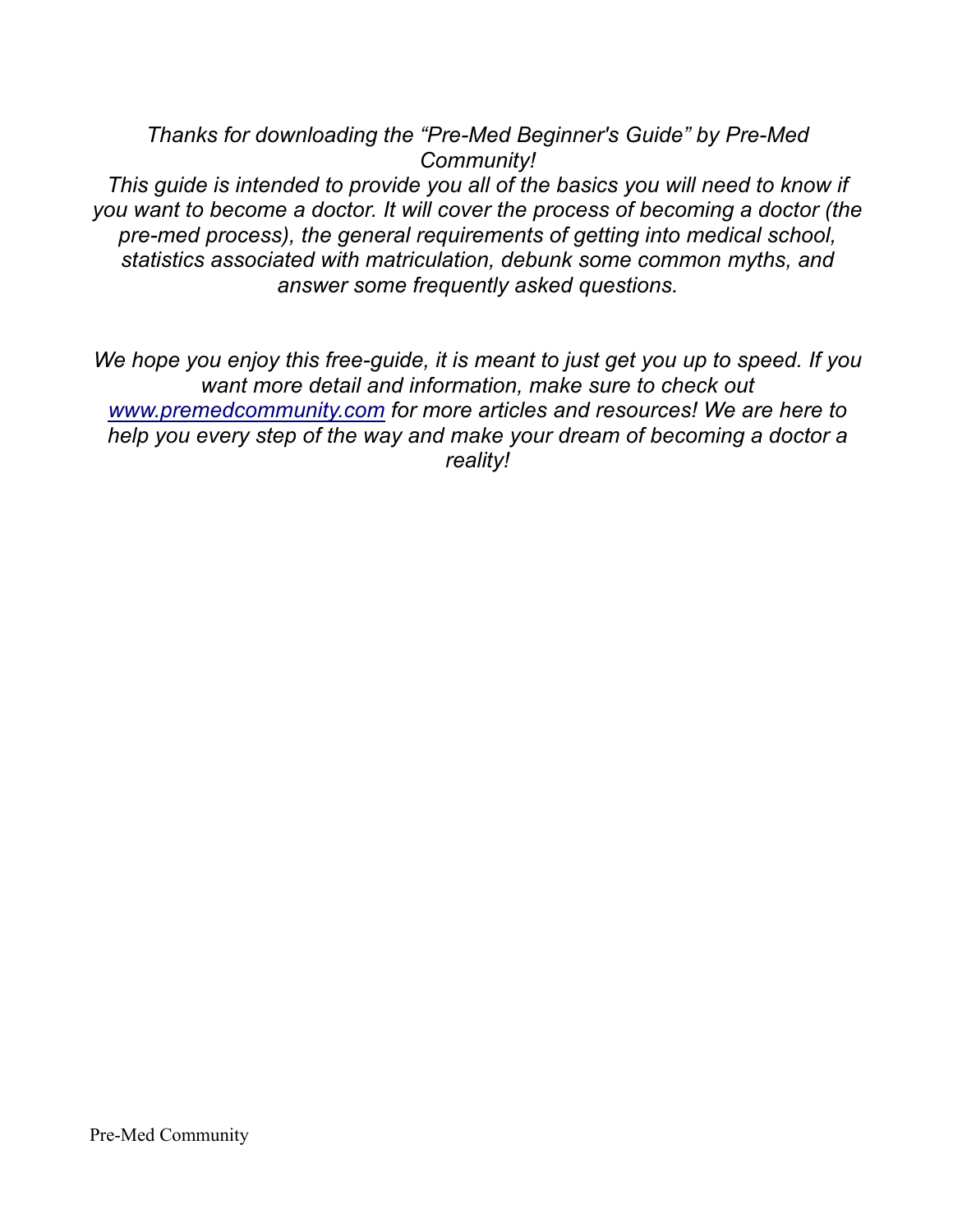# Table of contents: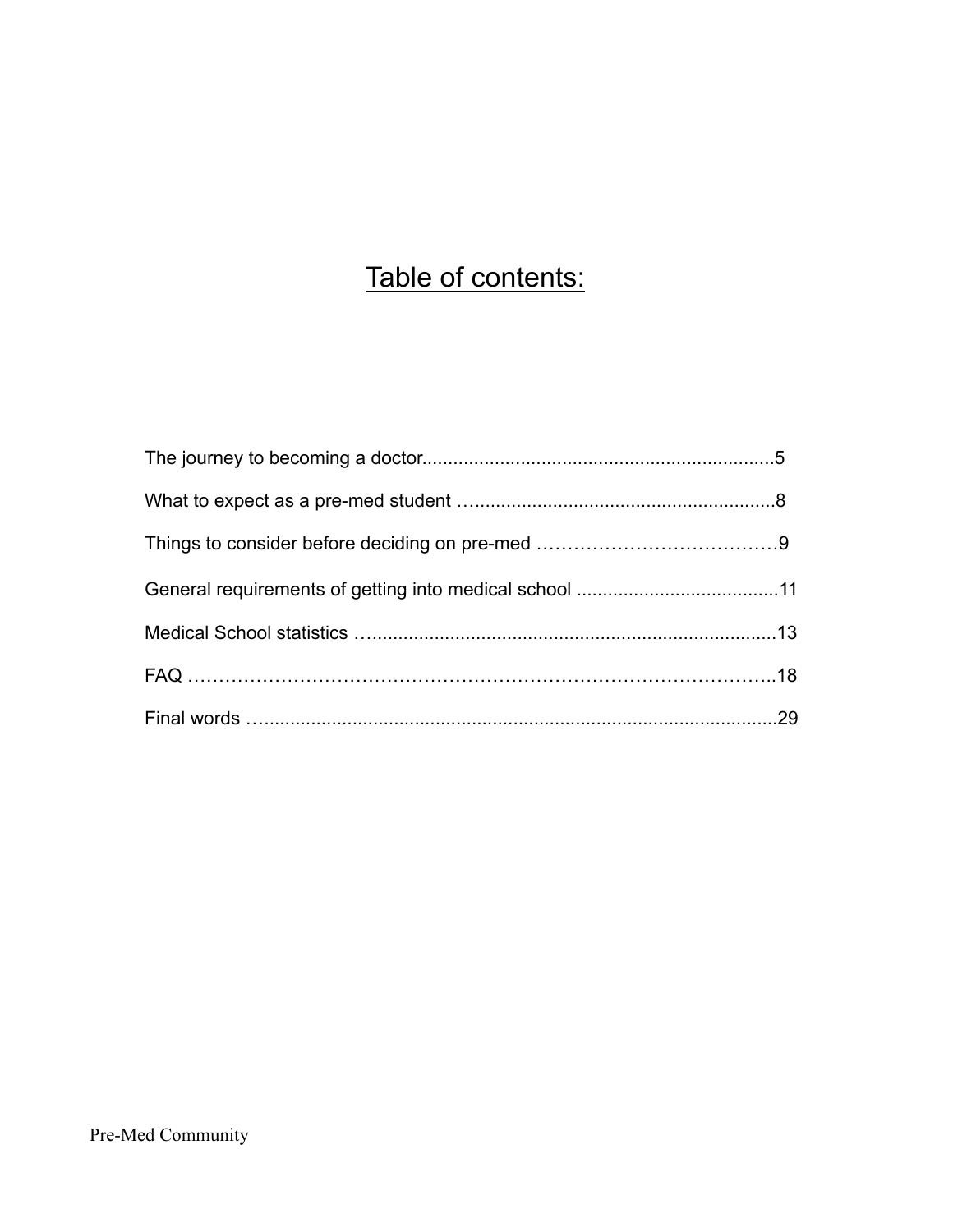## **The journey to become a doctor**



*That wonderful white coat.*

Imagine one day being able to wear that wonderful white coat, helping save people's lives, performing miracles, and being the pride and joy of your family and friends. Becoming a doctor is a dream for many people; a dream which many consider to be too difficult and daunting to undertake. Most people give up when they actually realize what it takes to become a doctor. The road to medical school is a long and rather challenging one, but it is also one that definitely can be accomplished. Here at Pre-Med Community, we want to help make this process and journey as easy and enjoyable as possible.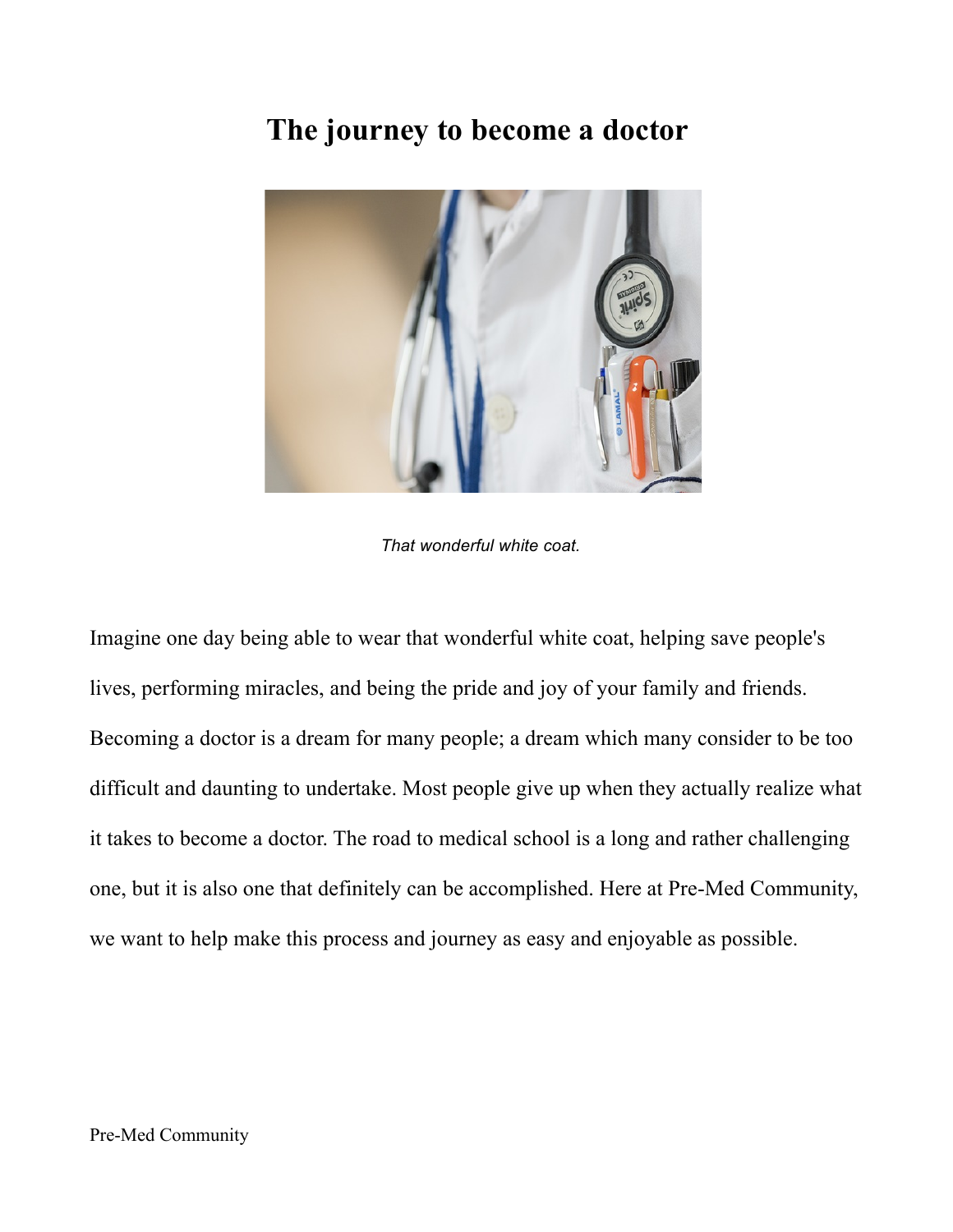#### Lets take a brief look at the overall process:

- 4 years of undergraduate studies
- 4 years of medical school studies
- 3-5+ years of residency (depends on what type of doctor you become)
- 1-3 years of fellowship (optional)

So altogether that's over a decade of study and hard work required to become a licensed physician. In general, you have four years of undergraduate study to be able to apply for medical school. However, some schools will allow you to do just the prerequisites required for admission to their school, which means it could take as little as 2- 3 years of undergraduate studies, depending on how many classes you take. Once you get accepted into medical school, you will usually have 2 years focused on learning about the human body (classwork) and 2 years of rotations (clinical experience). After graduating medical school, you apply for a residency in the medical field you want to work in. Once you are a resident, you actually already start making some money! After finishing residency, you can choose to do a fellowship if you seek further specialization (which also means more money). The length of the fellowship depends on what area of medicine it is. Once you have finished your residency you will be fully licensed!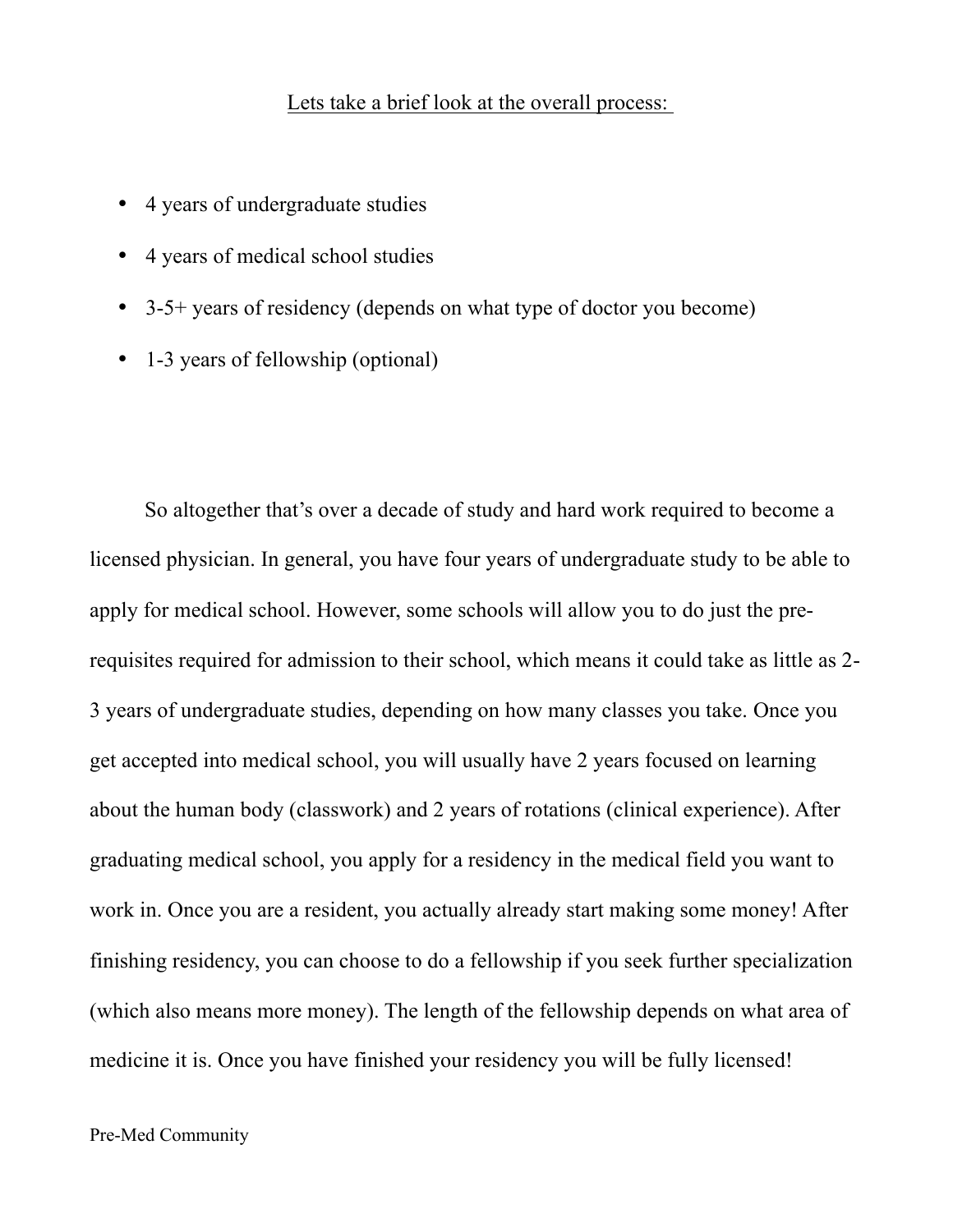#### Overview:



That is the general process of what it takes to become a doctor. There are things worth knowing about such as Post-baccalaureate programs and pre-med tracks. For more information on that check out our articles which cover that and much more. Let's now briefly go over what to expect as a pre-med student.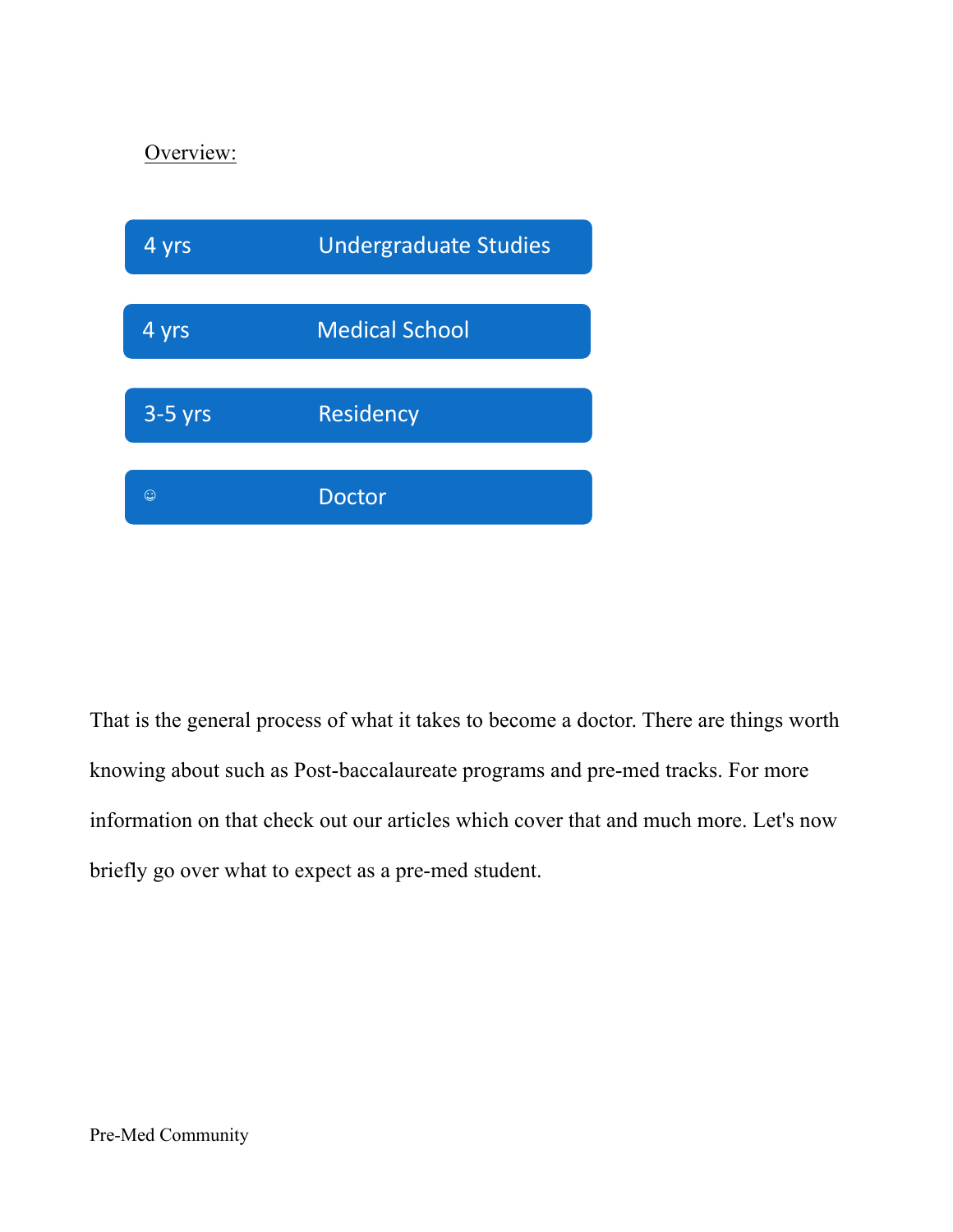### **What to expect as a pre-med student**

People might think that being a pre-med student is the exact same as being just any other college student. While it's true that a pre-med student is attending college, there is a whole world of difference between the two. The amounts of work required as a pre-med student is sometimes double or even triple of what a regular college student might do. Also, the expectations of having to get good grades make the experience even more intense! This is exactly what makes being a pre-med student so fun! Despite the higher standards, it is quite rewarding to push yourself even harder and to truly educate yourself.

#### Here are some of the things you can expect as a pre-med student:

- $\rightarrow$  Study about twice as much as a regular college student
- $\rightarrow$  Spend weekends going to do volunteering
- $\rightarrow$  Waking up early some days to do shadowing
- $\rightarrow$  Staying late at school doing research or tutoring
- $\rightarrow$  Preparing for the MCAT
- $\rightarrow$  Making friends and studying together with other pre-med students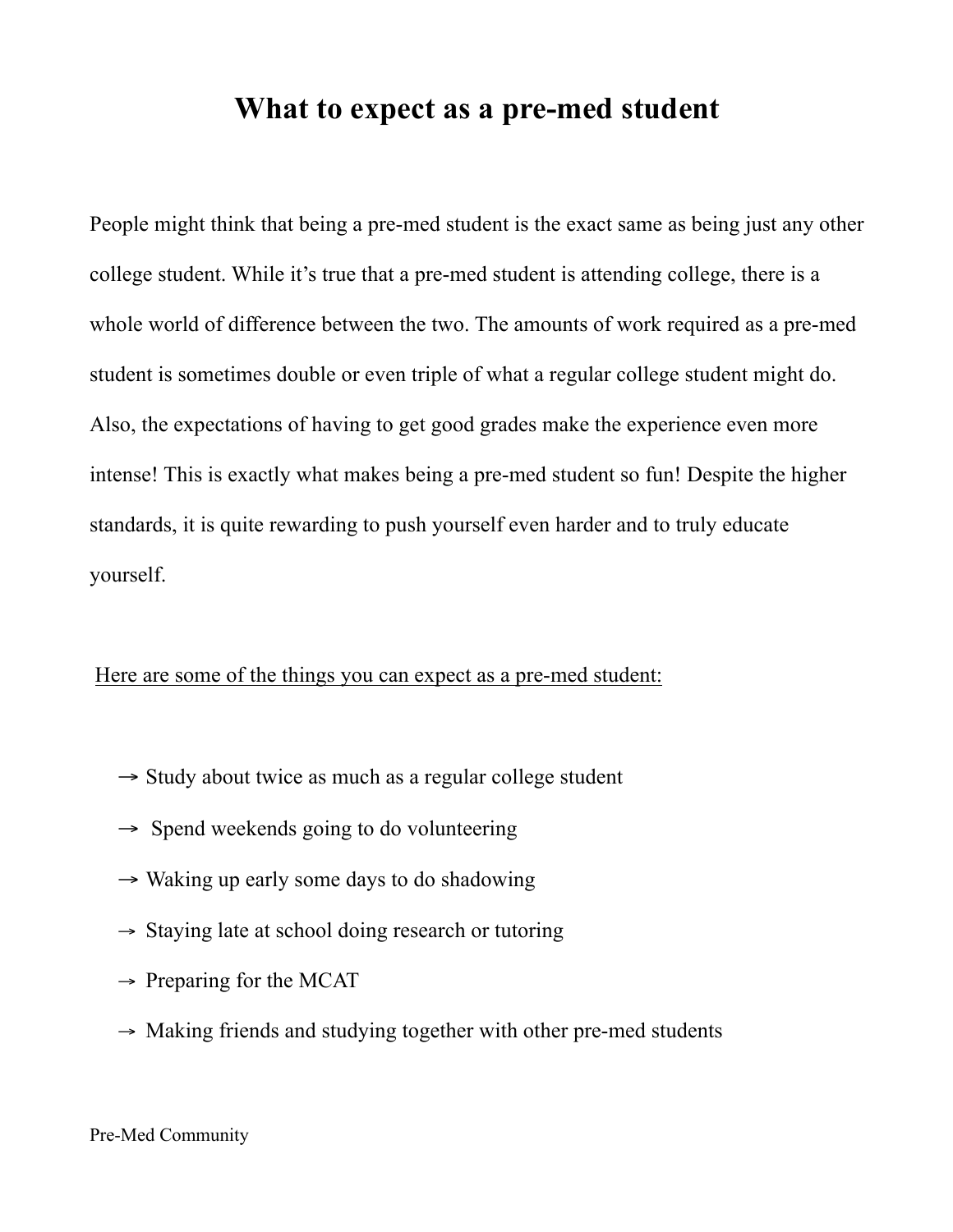Being a pre-med is hard! But don't give up because the experience can actually be quite rewarding. I personally never liked doing science classes during high school, but I became absolutely fascinated by them. I have been forever changed (in a good way!), because of living the pre-med lifestyle. If you don't like to push yourself, then it will be very difficult to succeed as a future doctor. It goes without saying though that the rewards for becoming a doctor are well worth it.

As a pre-med you will be more concerned about getting those A's (every A counts!), you will be thinking about anything you can do to boost your application (we offer tons of great ideas on our blog about that!), you will be staying up late studying and waking up early, and you will be working hard throughout this journey. But most importantly, you will feel fulfilled and satisfied with what you have accomplished.

### **Things to consider before deciding on pre-med:**

Being a pre-med is tough. Med School is tough. Residency is tough. Being a doctor is tough. You should be aware that by choosing this path you are going to have to face numerous hardships you otherwise would not. As a pre-med you will have to study a lot harder than the average student, constantly be stressed about your GPA, spend weekends going volunteering, spend late hours in the research lab, having to take the MCAT! All of this without any certainty that you will get accepted. If you do get accepted, then you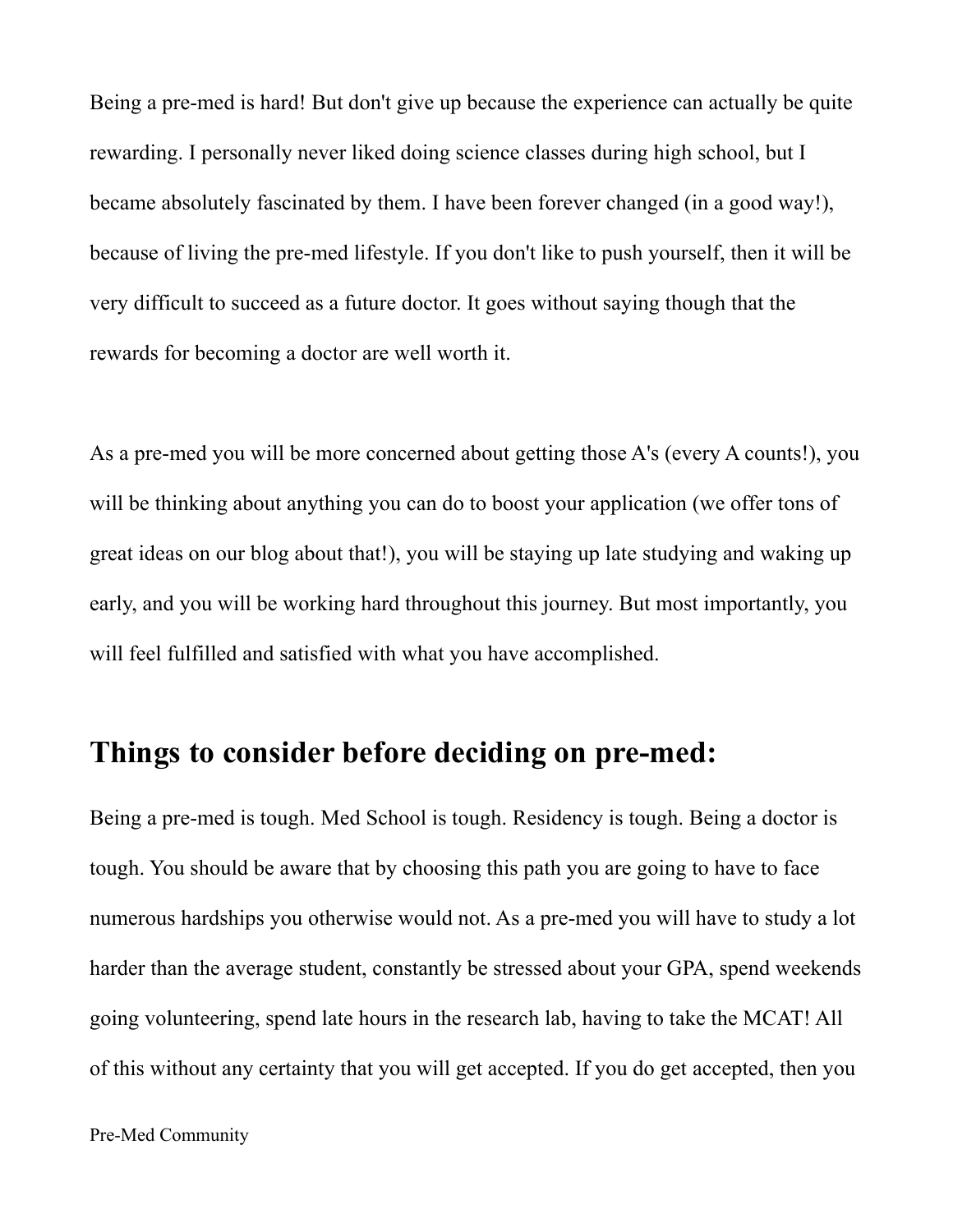have to face medical school and the incredible amount of knowledge you are expected to digest. Then you must face residency where you are work incredibly long and hard hours all under the scrutiny of a senior doctor. And finally once you are a doctor you will have to work hours longer than the average joe and be on call most of the time. As a doctor you will see and witness things unimaginable. You will also be drowned in medical school debt. If you are going into medicine for money then you are making a mistake, as it is calculated that the cost of attending medical school is \$1 million when you factor in the 10 years you could have been building an income. You will have spent your 20s and 30s studying and preparing to be a doctor while all your friends have been out having fun. If there is one word that I think describes becoming a doctor, it is sacrifice. You will have to sacrifice a lot to become one and get there. The road is not easy and if your motives are not good you will not make it and even if you do you will be miserable. Surveys have shown that most doctors would not choose a career in medicine again. So why would you want to go into this career? Obviously because there is something much more important. You will be saving lives and making a huge difference to many people. The good you will be doing for your community will far outweigh all the hardships you must face. It is an honor and a privilege to be able to have someone's life rest in your hands. You will be given the highest responsibility imaginable and help those who need it the most. If you are wanting to be a doctor for a good reason such as helping others then you will find it fulfilling, but if your intentions are for money or status then you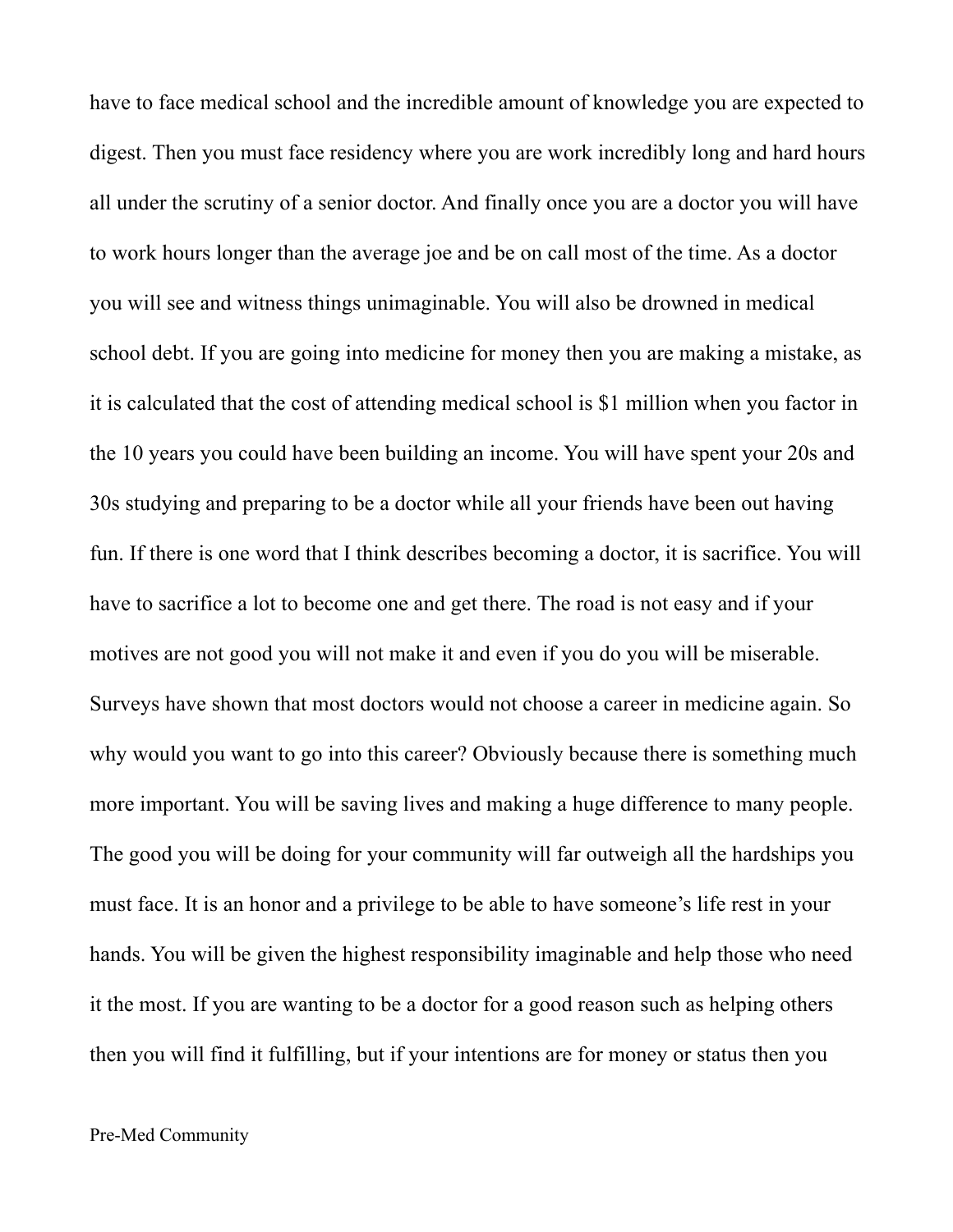shouldn't waste your time. Now if I haven't scared you off yet let's go over what the general requirements are for getting into medical school.

### **General requirements for getting into medical school**

It is said that the toughest part about becoming a doctor is getting into medical school. Getting into medical school is a challenge all on its own. Each school varies a little with what they want from an applicant, but in general it follows a few main trends. First, they want a student who will be capable of handling the rigors of medical school, this means that they want someone who has a good GPA and MCAT. And second they want a student who is a well-rounded person that really wants to help people. This is generally demonstrated through volunteer experience, research experience, and shadowing experience. Medical schools are looking at applicants more and more as the whole person instead of just numbers on a sheet of paper.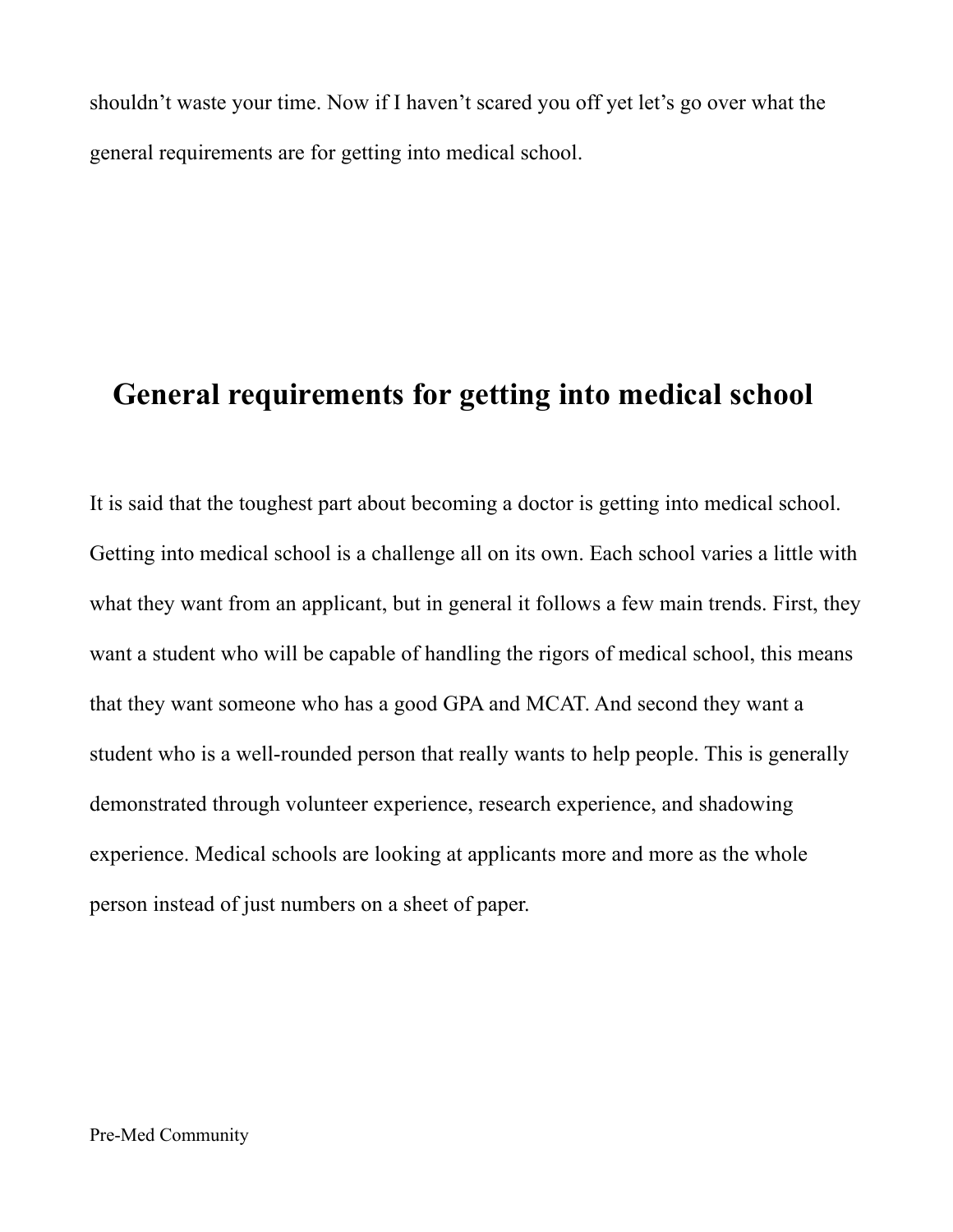Let's break down the basic requirements of a competitive medical school application:

- A high GPA, 3.5+. (Overall GPA and science GPA are considered)
- Strong MCAT score
- An undergraduate degree
- Shadowing experience
- Volunteering experience
- Research experience
- Letters of recommendation

While this does look like a lot, there is actually more than enough time from when you start college to when you apply to medical school to cover all of these areas. For those of you who are concerned that your GPA is not good enough, know that there are plenty of action plans you can take to still get into medical school. One action plan is doing the post-baccalaureate program, which allows one to improve their GPA and the competitiveness of their application. I also want to mention that you DON'T need to be the perfect applicant to get accepted, there is much more leniency than you expect. And there are also a variety of medical schools with very different GPA and MCAT scores of those who matriculated.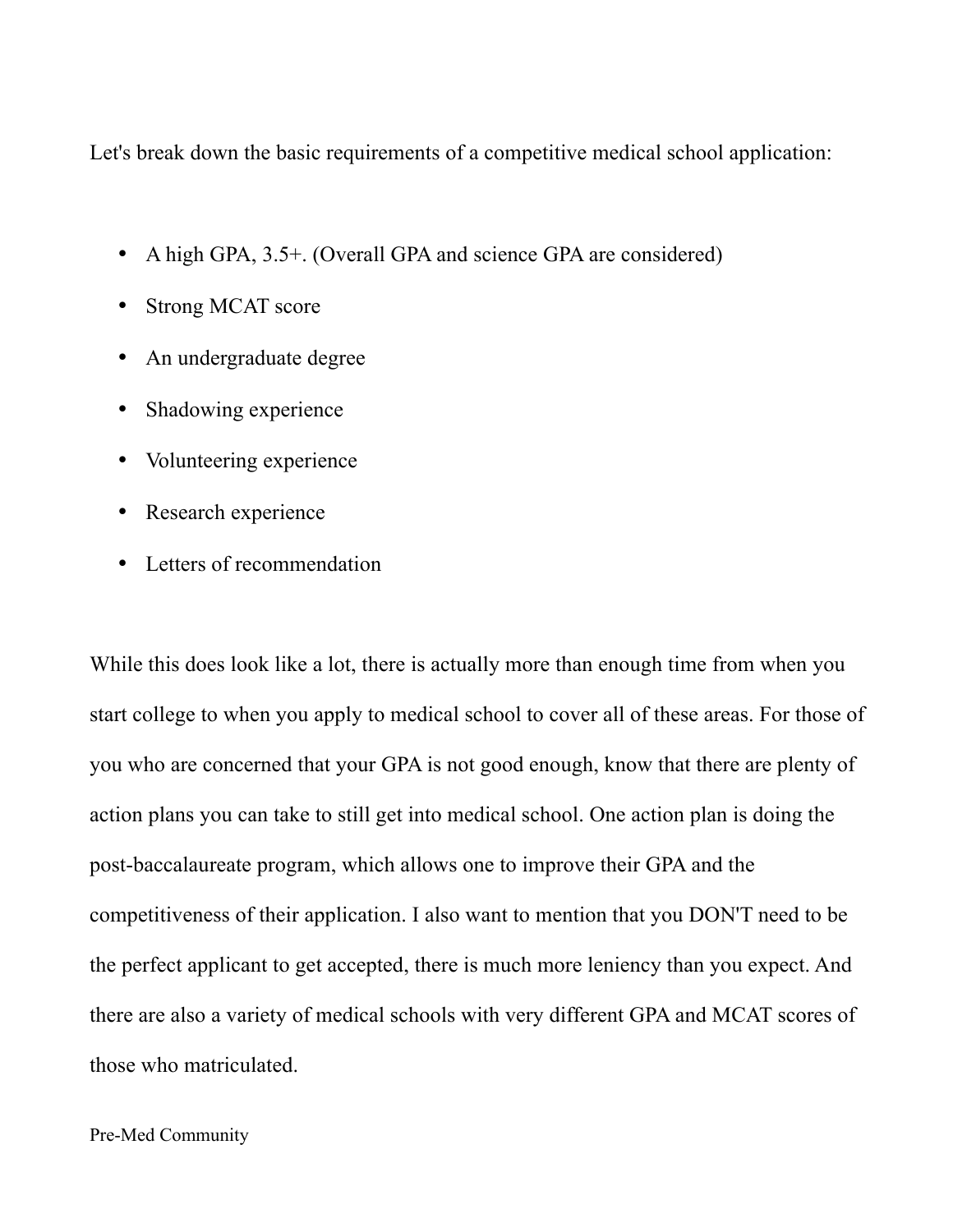For more information, we offer tons of resources on our site that go into much more depth into each of these categories. Such as ways to improve your GPA, how I made all A's in the hardest classes and maintained a 3.96 GPA while majoring in Biochemistry, how to get the best recommendation letters, which majors are best for getting into medical school, and much more!

### **Medical School Stats:**

#### (MCAT and GPA)

| <b>US Medical Schools</b>                                      | <b>MCAT</b> | <b>GPA</b> |
|----------------------------------------------------------------|-------------|------------|
|                                                                |             |            |
| <b>Neomed School of Medicine</b>                               | 29          | 3.73%      |
| Pacific Northwest University of Health Sciences                | 26.4        | 3.4        |
| Howard University College of Medicine                          | 27          | 3.41       |
| San Juan Bautista School of Medicine                           | 221         | 3.43       |
| Northeast Ohio Medical University                              | 24          | 3.5        |
| Virginia Tech Carilion School of Medicine                      | 33          | 3.51       |
| <b>Meharry Medical College</b>                                 | 27          | 3.52       |
| Morehouse School of Medicine                                   | 27          | 3.54       |
| Universidad Central del Caribe School of Medicine              | 23          | 3.58       |
| Cooper Medical School of Rowan University                      | 31          | 3.59       |
| Frank H. Netter MD School of Medicine at Quinnipiac University | 31          | 3.59       |
| Michigan State University College of Human Medicine            | 28          | 3.59       |
| Mercer University School of Medicine                           | 29          | 3.61       |
| <b>Tufts University School of Medicine</b>                     | 34          | 3.61       |
| <b>Tulane University School of Medicine</b>                    | 33          | 3.61       |
| <b>Albany Medical College</b>                                  | 32          | 3.64       |
| <b>New York Medical College</b>                                | 32          | 3.64       |
| Rush Medical College of Rush University                        | 31          | 3.65       |
| The Commonwealth Medical College                               | 30          | 3.65       |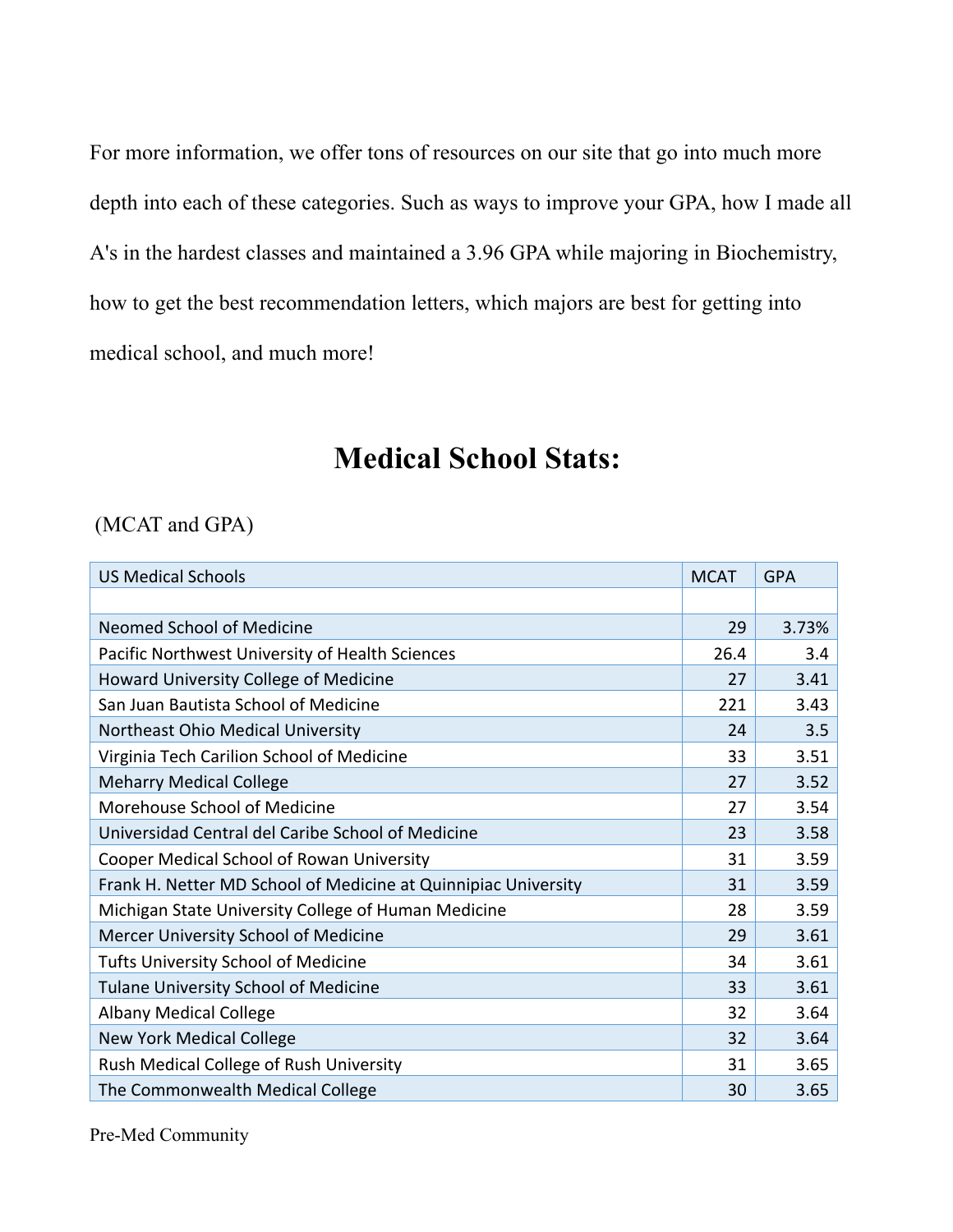| Eastern Virginia Medical School                                        | 32 | 3.66   |
|------------------------------------------------------------------------|----|--------|
| Uniformed Services University of the Health Sciences F. Edward Herbert |    |        |
| <b>School of Medicine</b>                                              | 32 | 3.66   |
| Western Michigan University Homer Stryker M.D. School of Medicine      | 31 | 3.66   |
| Ponce Health Sciences University School of Medicine                    | 23 | 3.67   |
| University of New Mexico School of Medicine                            | 28 | 3.67   |
| University of North Texas School of Medicine                           | 28 | 3.67   |
| Charles E. Schmidt College of Medicine at Florida Atlantic University  | 31 | 3.68   |
| Hofstra North Shore -- LIJ School of Medicine                          | 33 | 3.68   |
| Wright State University School of Medicine                             | 30 | 3.68   |
| Drexel University College of Medicine                                  | 31 | 3.69   |
| Florida International University Herber Wertheim College of Medicine   | 31 | 3.7    |
| Joan C. Edwards School of Medicine at Marshall University              | 28 | 3.7    |
| University of Illinois College of Medicine                             | 32 | 3.7    |
| University of South Carolina School of Medicine Greenville             | 29 | 3.7    |
| University of Tennessee Health Science Center College of Medicine      | 30 | 3.7    |
| Central Michigan University of Medicine                                | 28 | 3.71   |
| Florida State University College of Medicine                           | 29 | 3.71   |
| Southern Illinois University School of Medicine                        | 30 | 3.71   |
| University of California California, Davis, School of Medicine         | 32 | 3.71   |
| Loyola University Chicago Stritch School of Medicine                   | 33 | 3.72   |
| Oakland University William Beaumont School of Medicine                 | 31 | 3.72   |
| University of Hawaii, John A. Burns School of Medicine                 | 32 | 3.72   |
| University of Missouri - Kansas City                                   | 28 | 3.72   |
| University of South Florida College of Medicine Morsani College of     |    |        |
| Medicine                                                               | 31 | \$3.72 |
| Virginia Commonwealth University School of Medicine                    | 31 | 3.72   |
| Wake Forest School of Medicine of Wake Forest Baptist Medical Center   | 33 | 3.72   |
| Oregon Health & Science University School of Medicine                  | 32 | 3.73   |
| Rutgers, New Jersey Medical School                                     | 33 | 3.73   |
| Temple University School of Medicine                                   | 32 | 3.73   |
| Univeristy of Arkansas College of Medicine                             | 29 | 3.73   |
| University of Louisville School of Medicine                            | 30 | 3.73   |
| Univeristy of Massachusetts Medical School                             | 33 | 3.73   |
| University of Vermont college of Medicine                              | 32 | 3.73   |
| University of Washington School of Medicine                            | 31 | 3.73   |
| Georgetown University School of Medicine                               | 31 | 3.74   |
| Louisiana State University School of Medicine in Shreveport            | 29 | 3.74   |
| Sanford School of Medicine The University of South Dakota              | 29 | 3.74   |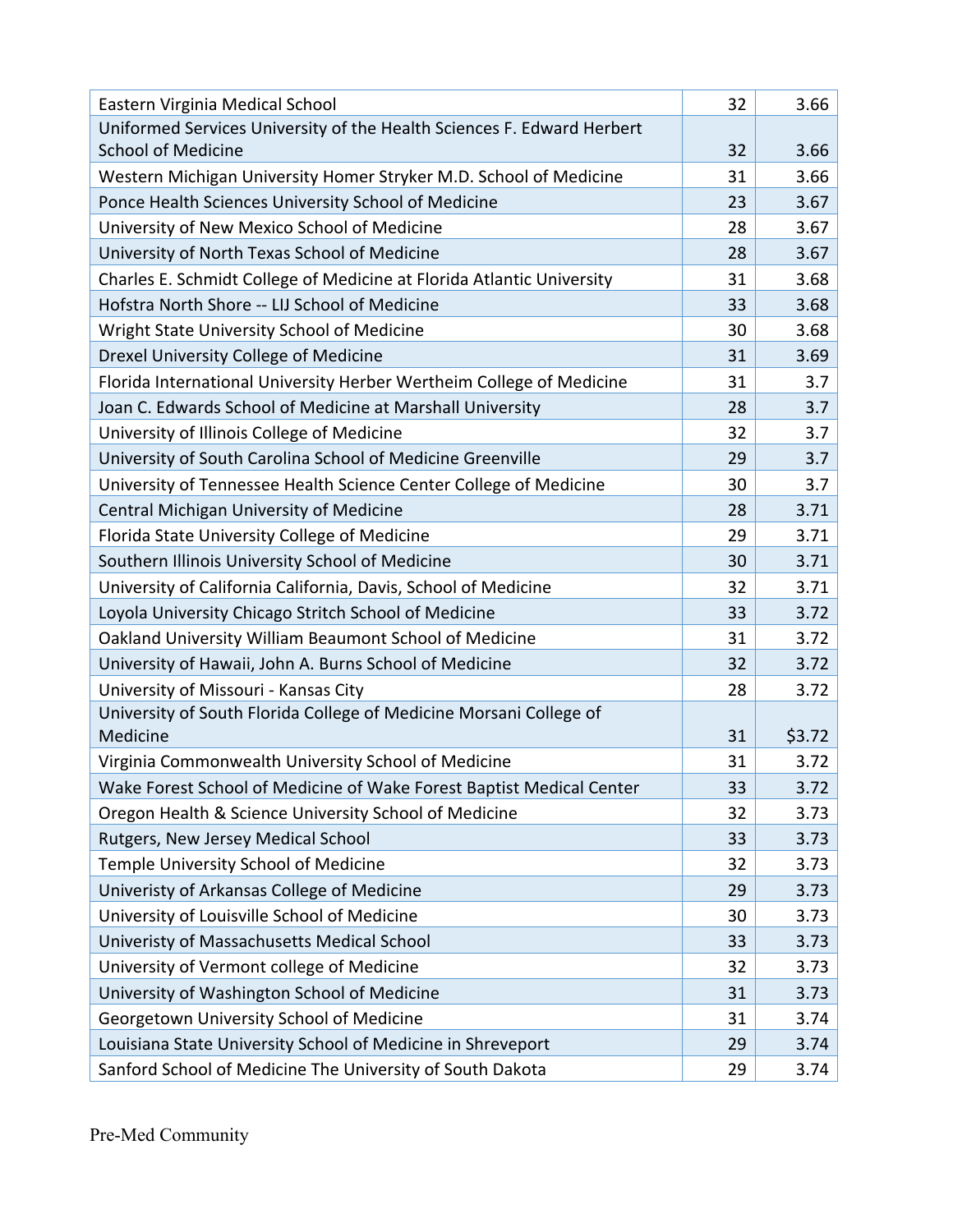| <b>Texas A&amp;M Health Science Center</b>                                                            | 30     | 3.74    |
|-------------------------------------------------------------------------------------------------------|--------|---------|
| University of Nevada School of Medicine                                                               | 31     | 3.74    |
| Keck School of Medicine of the University of Southern California                                      | 35     | 3.75    |
| Sidney Kimmel Medical College at Thomas Jefferson University                                          | 32     | 3.75    |
| State University of New York Upstate Medical University                                               | 33     | 3.75    |
| The Warren Alpert Medical School of Brown University                                                  | 33     | 3.75    |
| University of Kentucky College Of Medicine                                                            | 32     | 3.75    |
| University of Puerto Rico School of Medicine                                                          | 25     | 3.75    |
| University of South Carolina School of Medicine                                                       | 29     | 3.75    |
| East Tennessee State University James H. Quillen College of Medicine                                  | 29     | 3.76    |
| Geisel School of Edicine at Darthmouth                                                                | 34     | 3.76    |
| George Washington University School of Medicine and Health Sciences                                   | 32     | 3.76    |
| Medical College of Georgia at Georgia Regents University                                              | 32     | 3.76    |
| State University of New York Downstate Medical Center College of                                      |        |         |
| Medicine                                                                                              | 34.00% | 3.76    |
| University of Connecticut School of Medicine                                                          | 33     | 3.76    |
| University of Minnesota Medical School                                                                | 32     | 3.76    |
| Leonard M. Miller School of Medicine                                                                  | 32     | 3.77    |
| Medical University of South Carolina College of Medicine                                              | 30     | 3.77    |
| The Brody School of Medicine at East Carolina University                                              | 30     | 3.77    |
| Univeristy of Arizona College of Medicine-Phoenix                                                     | 31     | 3.77    |
| University of Colorado School of Medicine                                                             | 33     | 3.77    |
| University of Rochester School of Medicine                                                            | 34     | 3.77    |
| <b>Emory University School of Medicine</b>                                                            | 35     | 3.78    |
| Indiana University School of Medicine                                                                 | 31     | 3.78    |
| Louisiana State University School of Medicine in New Orleans                                          | 30     | 3.78    |
| <b>Medical College of Wisconsin</b>                                                                   | 31     | 3.78    |
| Texas Tech School of Medicine                                                                         | 32     | 3.78    |
| Univeristy of California, Irvine, College of Medicine                                                 | 34     | 3.78    |
| University of California, Los Angeles David Geffen School of Medicine                                 | 35     | 3.78    |
| University of Cincinnati College of Medicine                                                          | 34     | 378.00% |
| University of Utah School of Medicine                                                                 | 30     | 3.78    |
| <b>Boston University School of Medicine</b>                                                           | 35     | 3.79    |
| Chicago Medical School at Rosalind Franklin University of Medicine &                                  |        |         |
| Science                                                                                               | 32     | 3.79    |
| Pennsylvania State University College of Medicine                                                     | 31     | 3.79    |
| <b>Stony Brook University Schol of Medicine</b>                                                       | 34     | 3.79    |
| University at Buffalo State University of New York School of Medicine &<br><b>Biomedical Sciences</b> | 32     | 3.79    |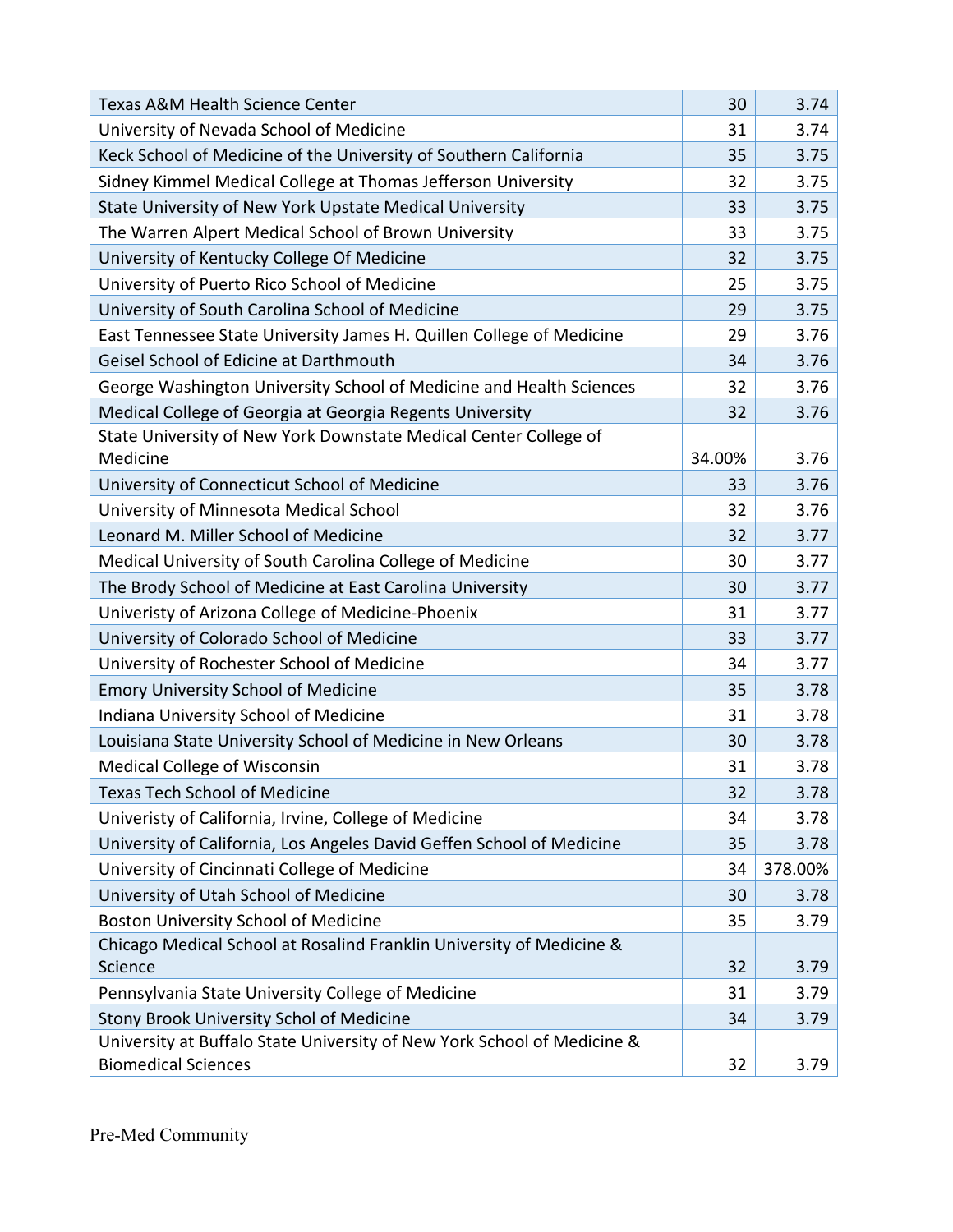| University of Central Florida College of Medicine                             | 32 | 3.79 |
|-------------------------------------------------------------------------------|----|------|
| University of Kansas School of Medicine                                       | 30 | 3.79 |
| University of North Carolina - Chapel hill School of Medicine                 | 33 | 3.79 |
| University of South Alabama College of Medicine                               | 31 | 3.79 |
| Case Western Reserve University School of Medicine                            | 36 | 3.8  |
| Maryland School of Medicine                                                   | 33 | 3.8  |
| Ohio State University College of Medicine and Public Health                   | 35 | 3.8  |
| University of Alabama School of Medicine                                      | 31 | 3.8  |
| University of Mississippi School of Medicine                                  | 32 | 3.8  |
| The University of Toledo College of Medicine                                  | 32 | 3.81 |
| University of North Dakota School of Medicine and Health Sciences             | 29 | 3.81 |
| University of Oklahoma College of Medicine                                    | 30 | 3.81 |
| University of Wisconsin School of Medicine and Public Health                  | 32 | 3.81 |
| Albert Einstein College of Medicine of Yeshiva University                     | 33 | 3.82 |
| Creighton University School of Medicine                                       | 31 | 3.82 |
| University of California, Riverside School of Medicine                        | 35 | 3.82 |
| University of California San Diego School of Medicine                         | 35 | 3.82 |
| University of Florida College of Medicine                                     | 33 | 3.82 |
| University of Nebraska College of Medicine                                    | 31 | 3.82 |
| Wayne State University School of Medicine                                     | 32 | 3.82 |
| West Virginia University School of Medicine                                   | 29 | 3.82 |
| Columbia University College of Physicians and Surgeons                        | 36 | 3.83 |
| Loma Linda University School of Medicine                                      | 31 | 3.83 |
| Saint Louis University School of Medicine                                     | 33 | 3.84 |
| University of Iowa Roy J. and Lucille A. Carver College of Medicine           | 33 | 3.84 |
| University of Michigan Medical School                                         | 36 | 3.84 |
| University of Texas Medical School at Houston                                 | 33 | 3.84 |
| Icahn School of Medicine at Mount Sinai                                       | 37 | 3.85 |
| <b>Stanford University School of Medicine</b>                                 | 37 | 3.85 |
| University of California, San Francisco, School of Medicine                   | 36 | 3.85 |
| <b>Weill Cornell Meidical College</b>                                         | 36 | 3.85 |
| Duke University School of Medicine                                            | 36 | 3.86 |
| New York University School of Medicine                                        | 36 | 3.86 |
| University of Pittsburgh School of Medicine                                   | 36 | 3.86 |
| Mayo Medical School                                                           | 34 | 3.87 |
| Northwestern University, The Feinberg School of Medicine                      | 36 | 3.87 |
| The University of Texas Medical Branch at Galveston                           | 32 | 3.87 |
| University of Chicago Division of the Biological Sciences The Pritzker School |    |      |
| of Medicine                                                                   | 37 | 3.87 |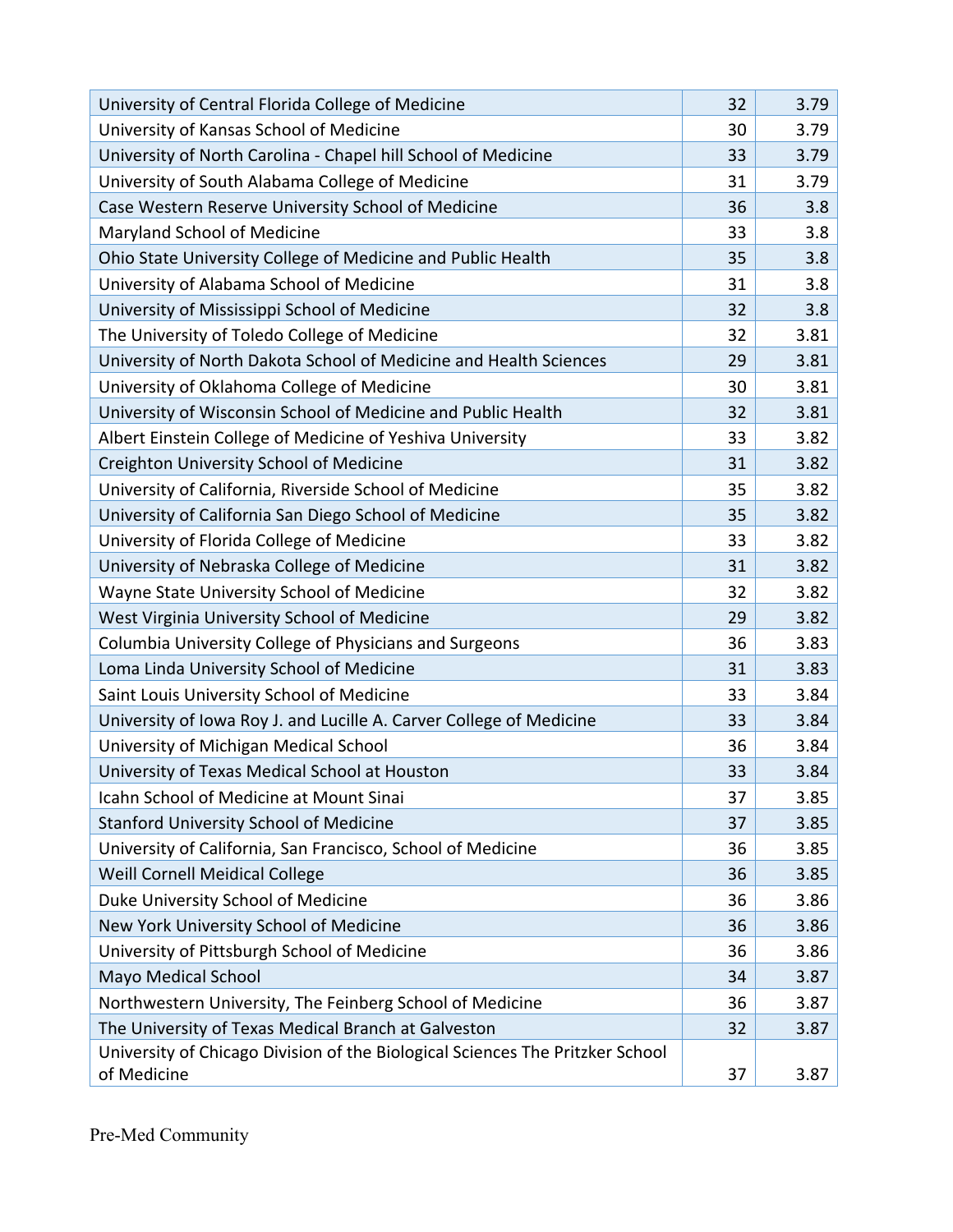| University of Virginia School of Medicine                     | 36 | 3.87 |
|---------------------------------------------------------------|----|------|
| <b>Baylor College of Medicine</b>                             | 35 | 3.88 |
| Perelman School of Medicine at the University of Pennsylvania | 38 | 3.88 |
| University of Texas Southwestern Medical School               | 34 | 3.88 |
| Vanderbilt University School of Medicine                      | 36 | 3.88 |
| Yale University School of Medicine                            | 37 | 3.88 |
| Washington University of St. Louis School of Medicine         | 38 | 3.9  |
| John Hopkins University School of Medicine                    | 36 | 3.91 |
| <b>Harvard Medical School</b>                                 | 37 | 3.93 |
| Rutgers, Robert Wood Johnson Medical School                   |    |      |
| <b>UCLA/Drew Medical Education Program</b>                    |    |      |
| University of Arizona School of Medicine                      |    |      |
| University of Miami School of Medicine                        |    |      |
| University of Missouri - Columbia School of Medicine          |    |      |

As we can see from the medical school rankings there is a lot of diversity in the numbers of every category. The average GPA for all medical schools in the US is 3.75, but the lowest GPA was only 3.4. The average MCAT for all medical schools in the US is 31, but the lowest MCAT was only 23. This means that there is a lot more leniency when it comes to getting into medical school than you may previously have thought. Of course, having a high GPA and MCAT is definitely better, but there are medical schools which might still accept you even if you are below average. When deciding on which medical school you want to attend to you must take into account many different factors. How is your GPA? MCAT? Is it in the same state as you? What is the tuition? Knowing what med-schools expect of you can help you get an idea where you stand and also can be a great tool to motivate you to push even harder in your pre-med journey!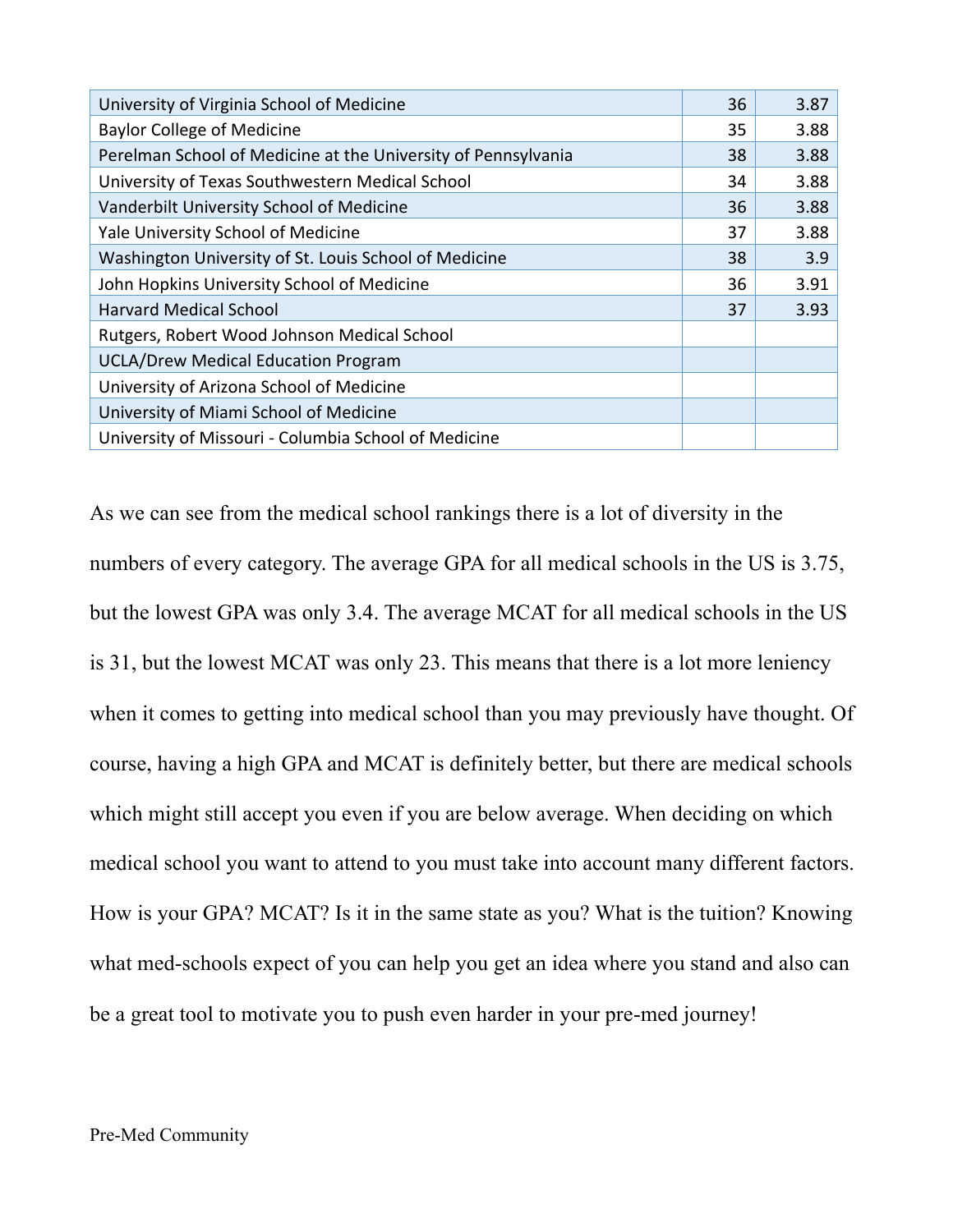# **FAQ**

## **General pre-med questions:**

#### **What is better MD or DO?**

Neither is necessarily better than the other. Both a MD and DO can practice in every state, are licensed by the same licensing boards, found in every specialty of medicine, and attend 4 years of medical school and 3-7 years of residency. MD stands for "Medical Doctor" while DO stands for "Osteopathic Doctor."

#### **Can I still get into medical school even if I have a low GPA?**

It depends on how low it is. If it is around a 3.0 then you should possibly consider some other options. However, often you can compensate for a low GPA by making up for it with other parts of your application. Medical schools want to see well-rounded applicants who show promise for making a great doctor. Focusing on your extracurricular activities such as volunteer hours, experience in medical environments, shadowing doctors, and research can really show that you would make a great doctor. So don't worry! If your GPA is not too competitive you can still get into medical school! Just focus on really making all the other aspects of your application shine! Check this article for 4 ways to still get into medical school with a low GPA.

**What is the best major to apply to for medical school?** There is no best major for applying to medical school. You can apply to medical school with any major as long as you do all of the prerequisite classes. Click here to learn about the advantages and disadvantages of doing a science major vs. a non-science major.

#### **Do I need a science major to apply to medical school?**

No, you do not need a science major to apply to medical school. You can apply as long as you do the prerequisite classes.

#### **Should I double major to better my chances of getting in medical school?**

It will certainly not hurt your application assuming you can maintain a good GPA. However, I would recommend against it. That is more time, work, and money that you have to put in and you are risking more opportunities to hurt your GPA. It might look a bit nicer on the application but it also might not even matter. For what it is worth, I would say just focus on one major and doing it well.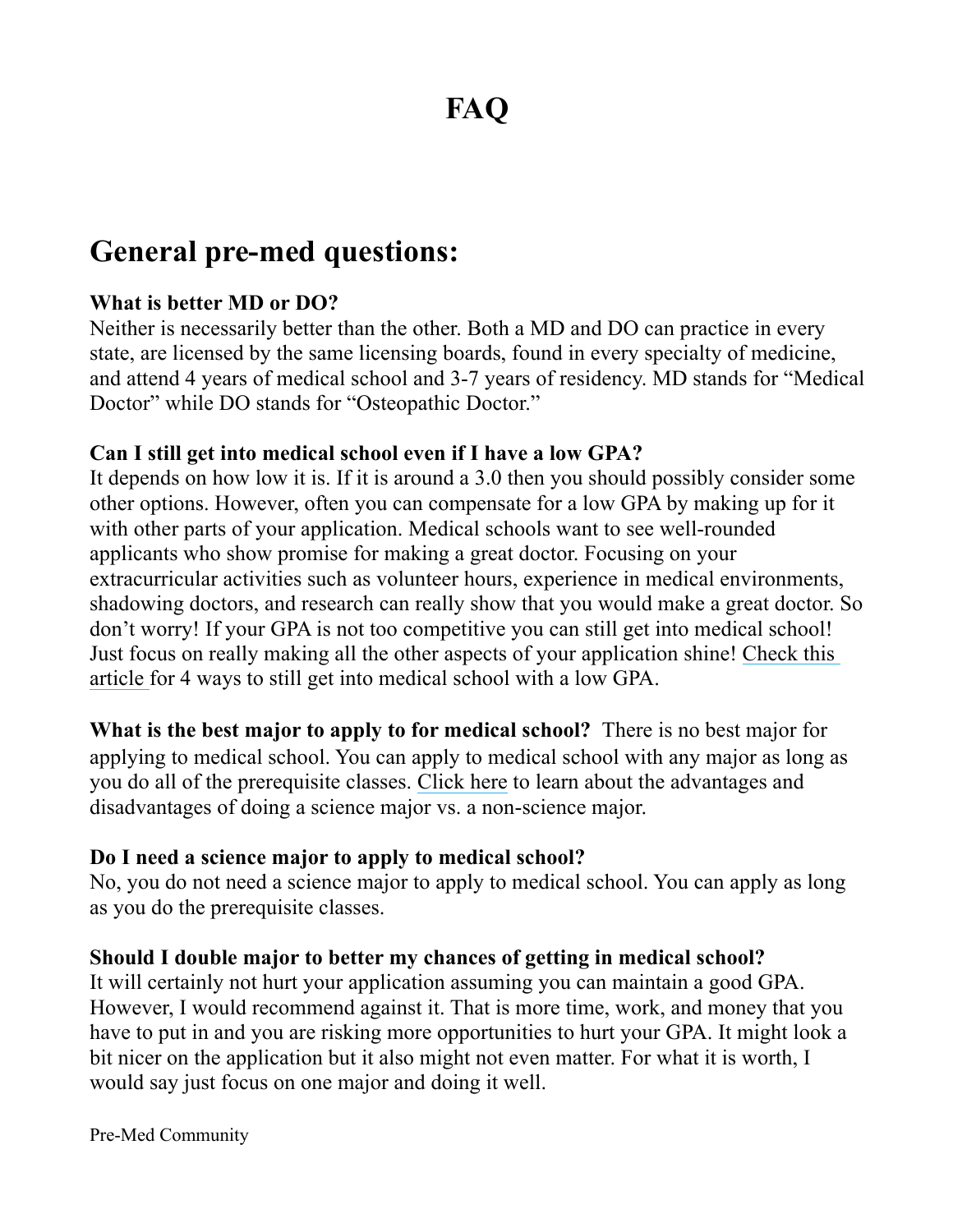#### **Do I need to finish all of my pre-requisites before applying to medical school?**

No. You just need to finish all of the pre-requisites before you actually start medical school.

#### **Can I go to a Caribbean medical school and still get a MD and work in the US?**

Absolutely! Make sure you are going to an accredited university like Ross (http://medical.rossu.edu**).** These schools have you take the same USMLE as American medical school counterparts and allow you to practice in all 50 states.

## **GPA:**

**What GPA do you need to get accepted into medical school?** Most medical schools require that you have at least a 3.0 GPA as a minimum requirement. To be competitive you will need a 3.5 or higher. According to the AAMC, only 40% of applicants that have a 3.4 to 3.6 GPA get accepted into medical school. Only 55% of applicants who have a 3.6 to 3.8 get accepted to medical school. For those who have a 3.8 or higher, only 72% of applicants get accepted. So to be competitive, you want to have around a 3.5 GPA or higher.

**What's more important, science GPA or the overall GPA?** Medical schools typically focus more on your science GPA rather than your overall GPA. This is because your science GPA is a better indicator of whether you can handle the rigors of medical school or not. Overall GPA is important, too, so you don't want to be failing your general education classes. Maintaining a high science GPA is more important for getting into medical school.

#### **Can I get into medical school if I failed a class?**

Yes, you can still get into medical school if you fail a class, but it will make it harder. Failing a class will lower your GPA and also raise a red flag to the people reviewing your application. It is definitely not good to fail a class and can make the difference between getting accepted and not.

#### **How does medical school view a withdrawal? Can I still get accepted with a "W" on my record?**

Yes, you can still get into medical school with a withdrawal on your record. A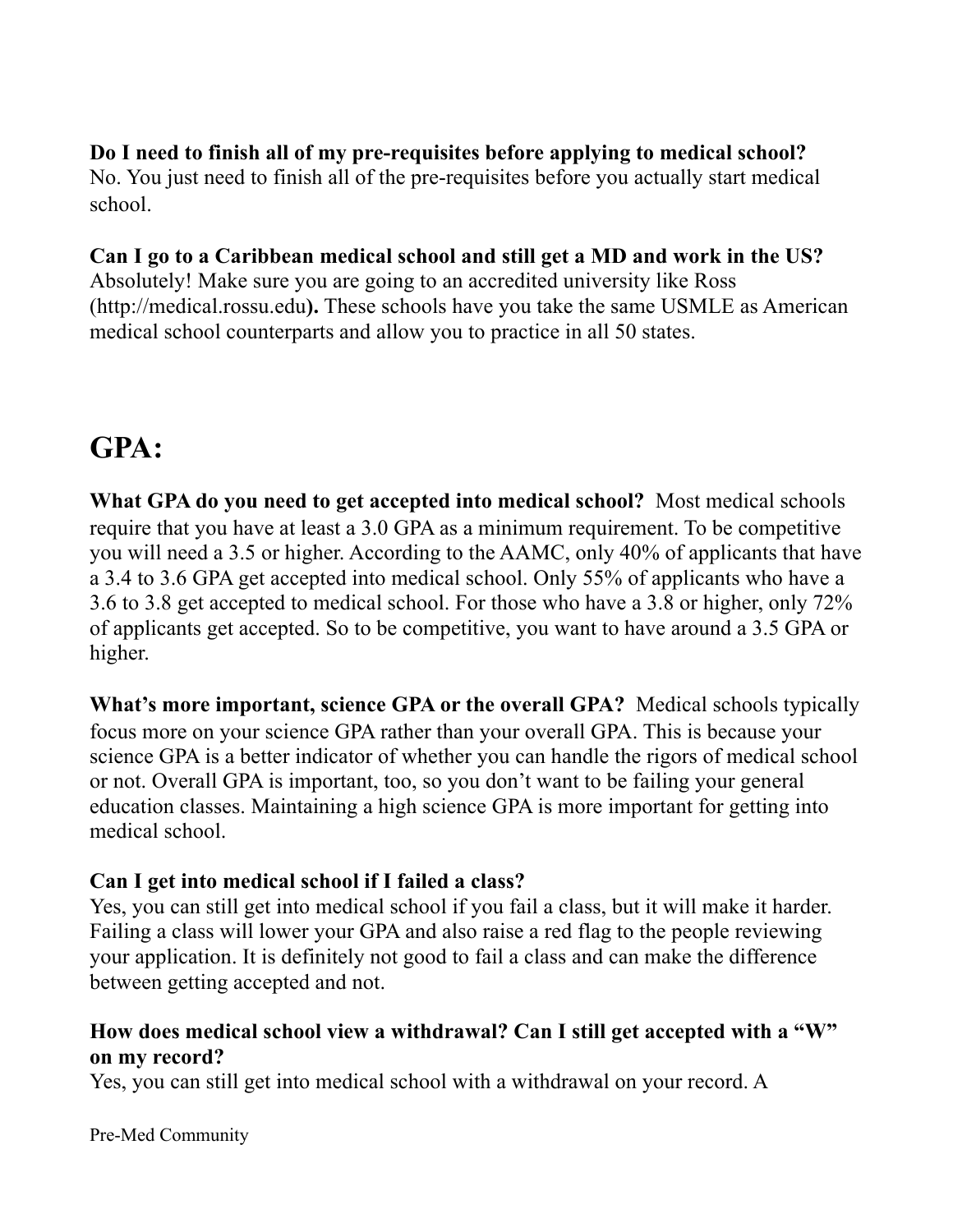withdrawal does not affect your GPA, but it does look bad in the eyes of those reviewing your application.

#### **If I retake a class does the old grade get replaced?**

No. This is a common pre-med myth. Taking a class again does not replace your first grade. All AAMC medical schools take both grades into account. So if you failed the first time and made an "A" the second time, they will count both the "F" and the "A." Don't try and fail a class the first time hoping you can replace it with a higher grade.

#### **What is BCPM GPA?**

BCPM stands for "Biology Chemistry Physics Mathematics." This is how the AAMC refers to science GPA. Any class that is under one of these disciplines will count towards your BCPM grade, such if you took an ecology class, that will affect your BCPM GPA because it is a biology course.

#### **Do grades from study abroad count towards my GPA?**

Yes. They are college accredited classes so they count towards your GPA.

## **Medical application:**

#### **What is a primary application?**

The primary application, also known as AMCAS, is the one provided by the AAMC (Association of American Medical Colleges) to be used to apply to all allopathic schools. Essentially, this is the application you send to all medical colleges you want to apply to.

https://students-residents.aamc.org/applying-medical-school/applying-medical-schoolprocess/applying-medical-school-amcas/

#### **What is a secondary application?**

After you send a medical school your primary application, they can choose to send you a secondary application. The purpose of a secondary application is to learn more about the applicants and see if they are a good fit for that school. The questions vary quite a bit between medical schools.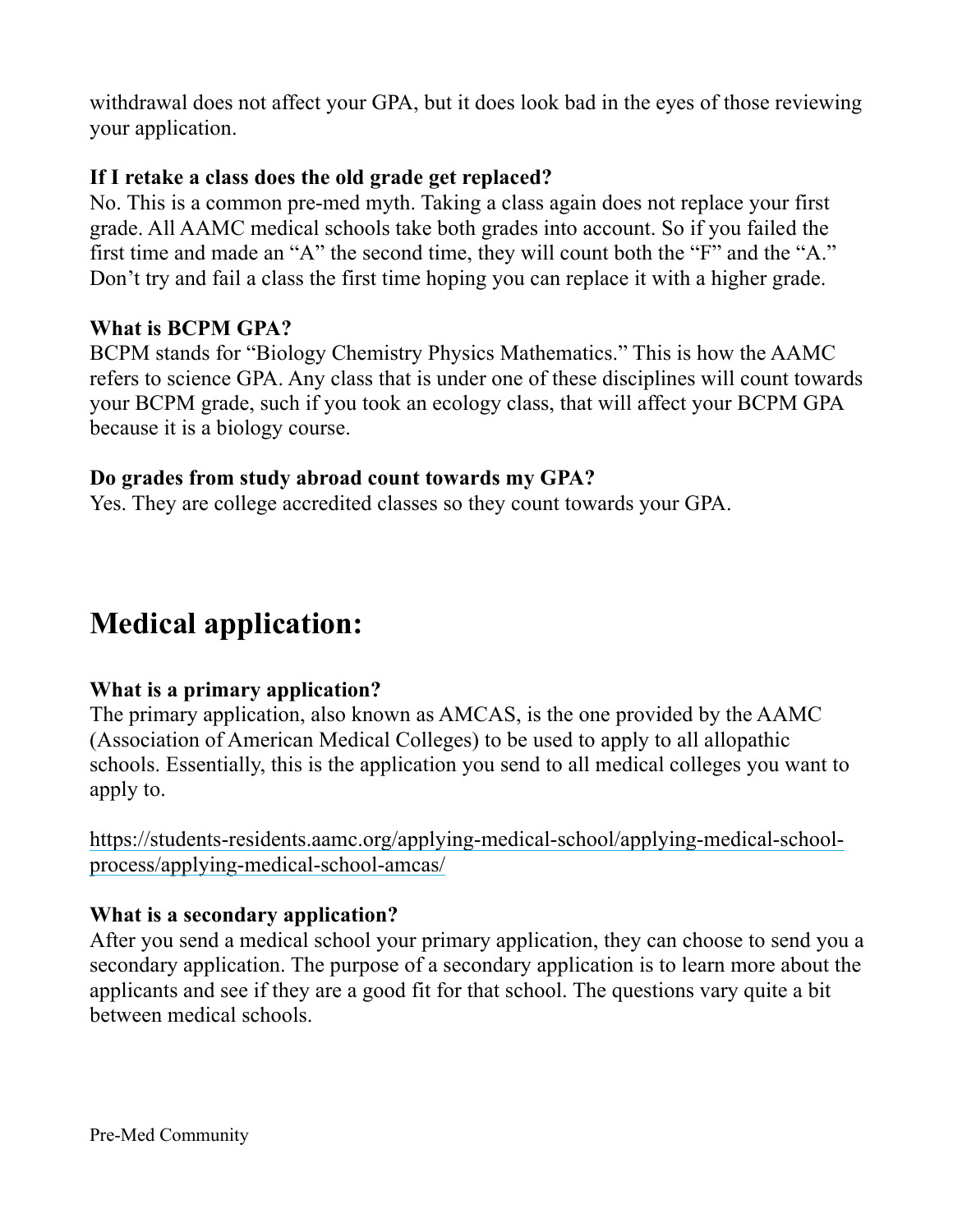#### **When can I apply for medical school?**

It is important to know that when you apply to medical school, you are typically applying for the following year. So if you want to start medical school in 2017, then you need to apply during 2016. Medical schools under AAMC open the application early to mid June. Medical schools operate on a rolling basis. This means that it is to your advantage to apply as soon as possible in the application cycle. As time goes on, more and more seats are being filled. If you wait too long you will be competing with hundreds or even thousands of applicants for only a few seats. So it is in your best interest to apply as soon as the application opens.

#### **How many letters of recommendation do I need for medical school?**

The minimum requirement is usually 3 letters of recommendation - two from science professors and one from a non-science professor. However, having around 5 letters is ideal.

#### **Who should I ask for letters of recommendation?**

Apart from your professors, you want to ask people who know you reasonably well and will have good things to say about you. If you do research you should ask the head researcher to write a letter of recommendation. If you shadowed a doctor or a PA, they would also be a good person to ask. If you volunteer a lot a certain place, getting a letter of recommendation from your volunteer supervisor could be very helpful.

#### **What should I write for my personal statement?**

The personal statement is your opportunity to distinguish yourself from other applicants. Make sure your personal statement answers questions like:

Why have you selected the field of medicine? What motivates you to learn medicine? Also providing explanations for bad grades in your application can be helpful, as long as they are genuine! Talk about hardships and obstacles you have overcome. And most importantly, you want to make your personal statement fun and enjoyable to read. Don't make it bland and factual, try and make it memorable for those who read it!

### **What is a letter of intent? And how do I write one?**

A letter of intent informs a medical school that they are your top choice and you will actually attend their school if you get accepted. This is important because medical schools actually want their applicants to attend their school. This letter should show that you are a good fit and why you want to attend their school.

#### **What happens when I get waitlisted?**

Every medical school has a different waitlist policy. Being waitlisted does not mean rejection. Many students still get accepted into medical school after being waitlisted.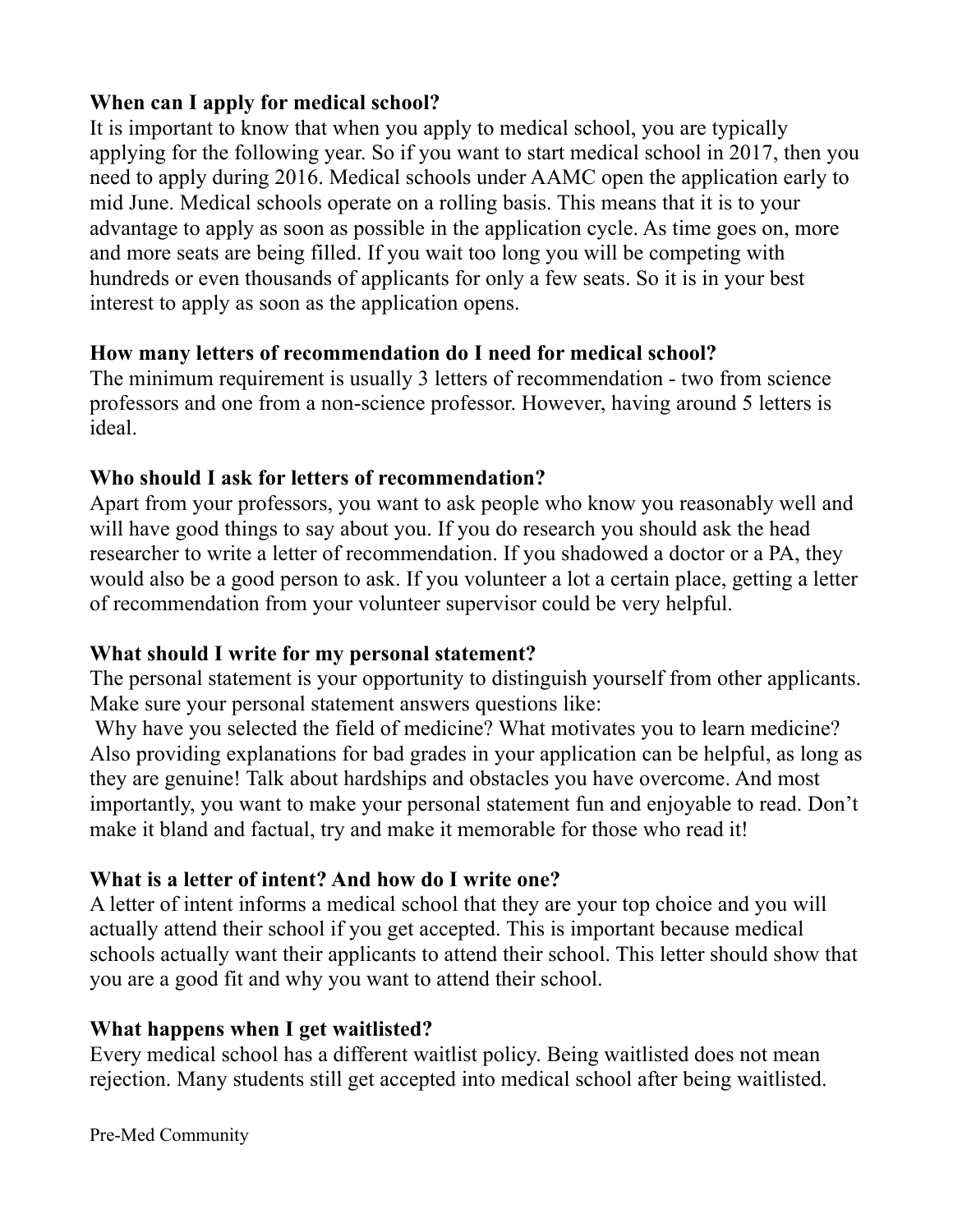#### **How long do I have to wait to hear back?**

It all depends on the school. Some important dates to remember are:

October 15 - The first day that acceptances can be sent out

March 30 - The date that MD schools are recommended to accept the number of students in the upcoming year's class

May 15 - When applicants must choose one school out of multiple acceptances

#### **How many schools should I apply?**

You should try and apply to as many as 20-30 schools to increase your chance of getting accepted. The more competitive you are as an applicant the less schools you need to apply.

#### **Does my ethnicity matter for medical school?**

Ethnicity does not matter when it comes to getting accepted into medical school. Medical schools want diversity in their student population.

#### **Can I apply to medical school from high school?**

There are some BS/MD programs, which allow you to matriculate straight into medical school from undergrad. These typically require you to maintain a certain GPA during undergrad.

#### **Can I apply to medical school from a community college?**

It does not look good taking science classes from a community college to the admission committee. You should consider transferring to a more traditional four-year university.

#### **What is early decision?**

Early decision program is something many medical schools participate in. In an early decision program you must apply earlier than normal, but you also hear about the decision much sooner (By October 1st). An applicant can apply to only one medical school for the early decision program.

#### **Why should a student apply through an early decision program?**

It can only help you to use an early decision program. If you get accepted early then you don't have to worry about getting into medical school. If not, you can just apply normally.

#### **What are medical schools looking for in an applicant?**

Ultimately medical schools want a well-rounded applicant who can handle the rigors of being a doctor. While having a good GPA and MCAT score are definitely important in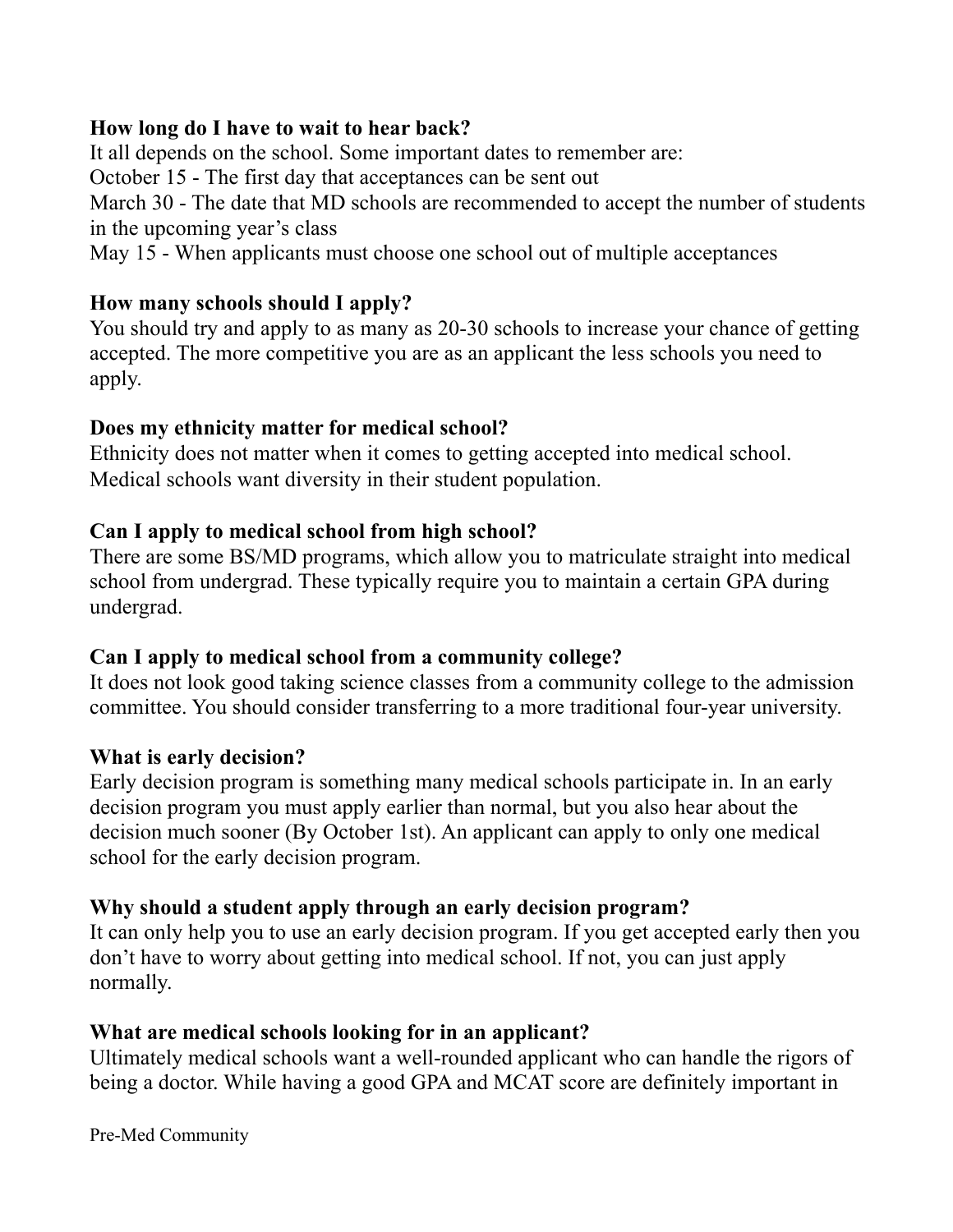getting into medical school, there are many other things medical schools are looking for in an applicant. They want to see that you have a desire to help your community, that you understand what the medical environment is like, that you are a leader, etc. They want to know you have the qualities to make a good doctor. That is why it is important to do lots of extracurricular activities such as volunteering, shadowing, research, etc. Many times students who have a good GPA and MCAT score don't get in because they don't have any of those experiences. Make sure your application is spectacular in all aspects! Not just in GPA or MCAT, but also in extracurricular activities. 

#### **What age should I apply to medical school?**

There is no rule on how old you have to be to apply to medical school. People as young as 20 and people as old as 50 apply to medical school all the time. You should apply when you feel your application is competitive enough.

#### **What are post-bac programs?**

A post-bac program is any program or classes that you take after graduating from undergrad for the purpose of getting into medical school. Post-bac programs are meant to help you boost your GPA or improve your application before applying to medical school. If you find yourself in a situation where your GPA isn't where it should be or you need some more classes to make your application more competitive, then you should consider a post-bac program.

There are four types of post-bac programs according to the Association of American Medical Colleges:

1. Career-changers: These are for individuals who did not initially want to become a doctor in undergrad. To apply to these programs, often you cannot have taken a lot of the required science courses for medical school.

2. Academic Record Enhancers: These programs are meant to help you strengthen and improve your medical school resume. These types of post-bac programs aim to improve your GPA or help you gain clinical experience.

3. Groups Under Represented in Medicine: These programs are meant to help under represented groups gain admission into medical school.

4. Educationally or Economically Disadvantaged Students: These types of programs exist to help disadvantaged students get into medical school.

### **Where do I find post bac programs?**

Click here for help finding a post-bac program.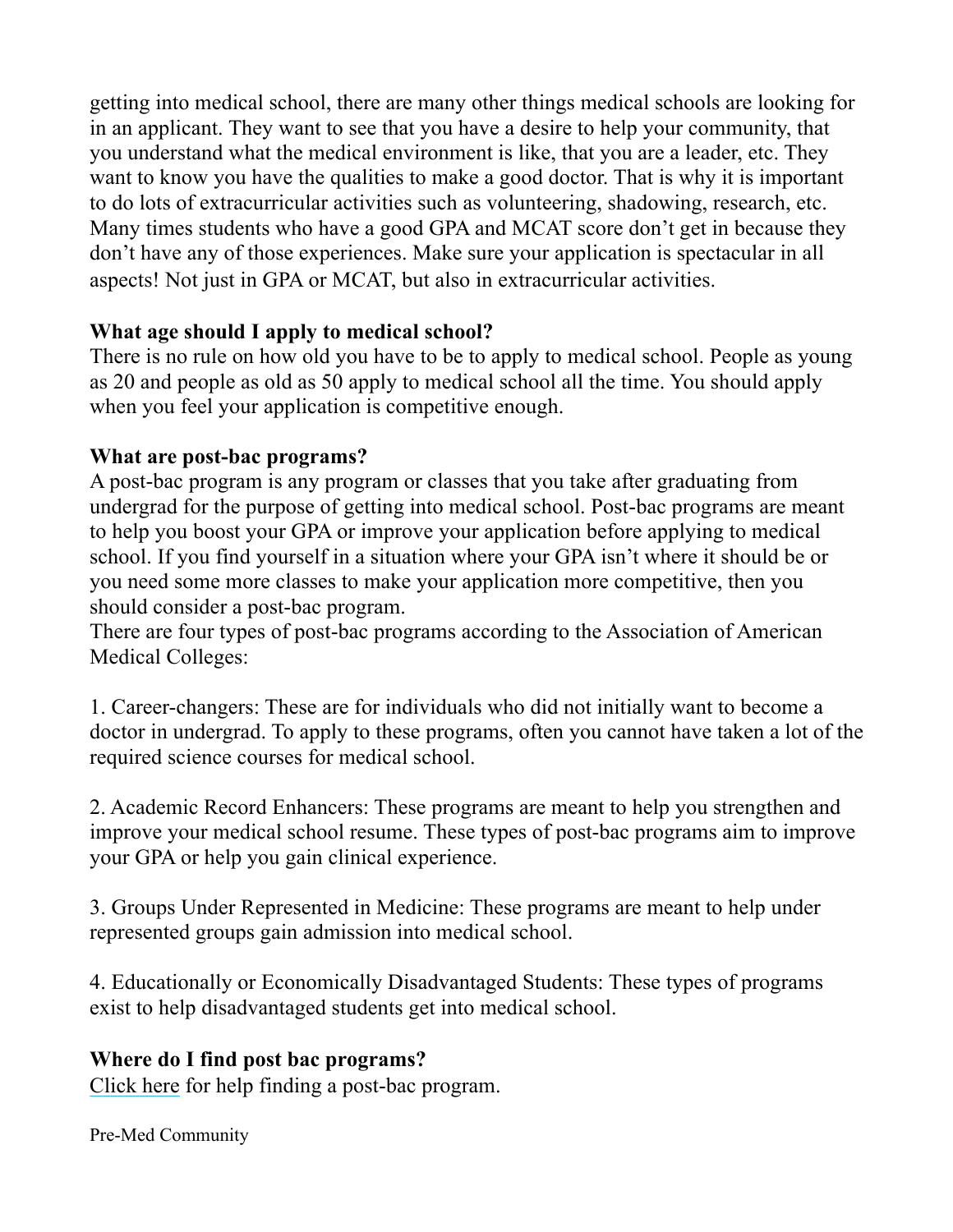#### **How important is the interview for getting into medical school?**

The interview is incredibly important! You can think about the interview as the last obstacle you must cross before getting into medical school. The interview is the last step before getting accepted. Only a small number percentage of applicants get offered an interview. Your primary and secondary applications are all for the purpose of ultimately getting an interview with a school. You will get accepted to the medical school depending on how well your interview goes.

#### **How do I prepare for an interview?**

There are several methods for preparing for an interview.

1. Do Mock interviews:

These are very helpful for helping you get used to the actual pressure of being interviewed. Ask your friends, family, teachers, etc. And make sure to ask for feedback on ways to improve.

2. Type out your answer to as many potential interview questions as you can: You want to make sure you know how to answer all potential questions. So creating a list ahead of time and memorizing it will help you when the time comes.

3. Stay up to date about what is going on in the world of medicine: Make sure you know what the current issues facing doctors are. This will help you appear more informed and will impress the interviewer. It also might save you on a question regarding current issues.

#### **What should I wear to an interview?**

You should wear business attire.

#### **What are the different interview formats?**

There are three main types of interviews you will face:

Traditional interview:

This is a one-on-one interview. It is normally with either a medical student or a faculty member. These interviews can last anywhere from 20 minutes to an hour.

#### Group or panel interview:

In this type of interview, it can be either just yourself being interviewed by 2-4 interviewers. Or you can find yourself in an interview where you are being interviewed with 2-3 other applicants. If it is the panel interview, the interviewers will take turns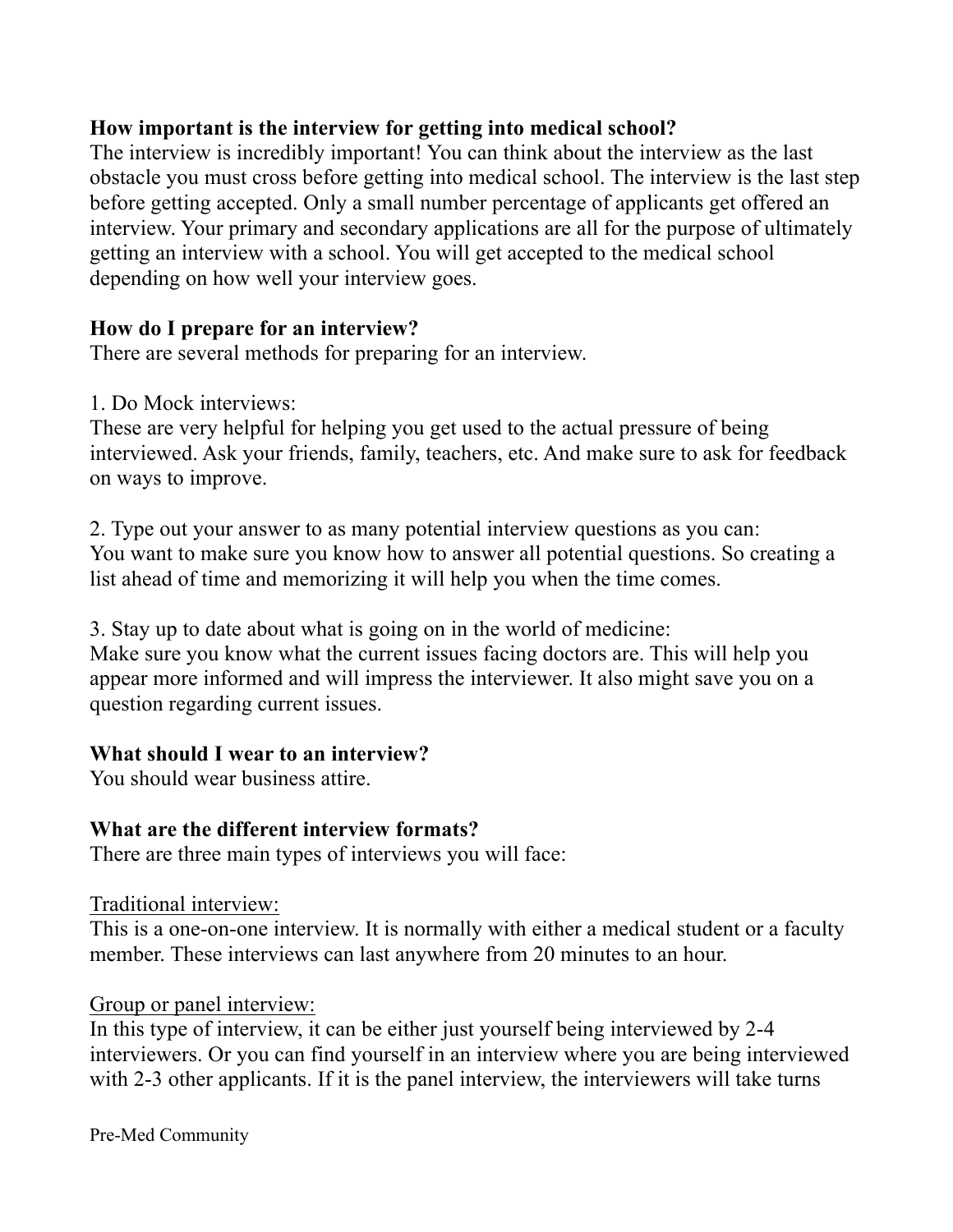asking you questions. If it is a group interview, they will ask each of you a question. Or they also may make you work together on a problem.

#### Multiple Mini Interview (MMI):

In this type of interview, applicants rotate through different stations. At each station the applicant can be given a different scenario or question. This style of interview is considered more fair and objective and is being used more and more.

#### **What should I do after an interview?**

It is usually good practice to ask your interviewer for their business card and contact information. This way you can update them on anything noteworthy you do after the interview. You can also send them a thank you card, thanking them for their time and wishing them well on their endeavors. You should not annoy them with constant emails or contact.

## **MCAT:**

#### **Do I need to take the MCAT to get into medical school?**

Almost every medical school requires that you take the MCAT. The MCAT stands for "Medical College Admission Test." This is a standardized test that is required by most medical schools. There are some schools that don't require it but it is rare.

#### **How long will it take to complete the MCAT on test day?**

You should expect to spend about 7 hours taking the test.

#### **How much does the MCAT cost?**

Registration for the 2015 MCAT costs \$300.

#### **How many times should I take the MCAT?**

There is no rule against how many times you can take the MCAT. However, medical schools frown upon students who have taken it too many times. You can take it again if you think you need to. But you should try and only take it once and make it count. So make sure you are well prepared!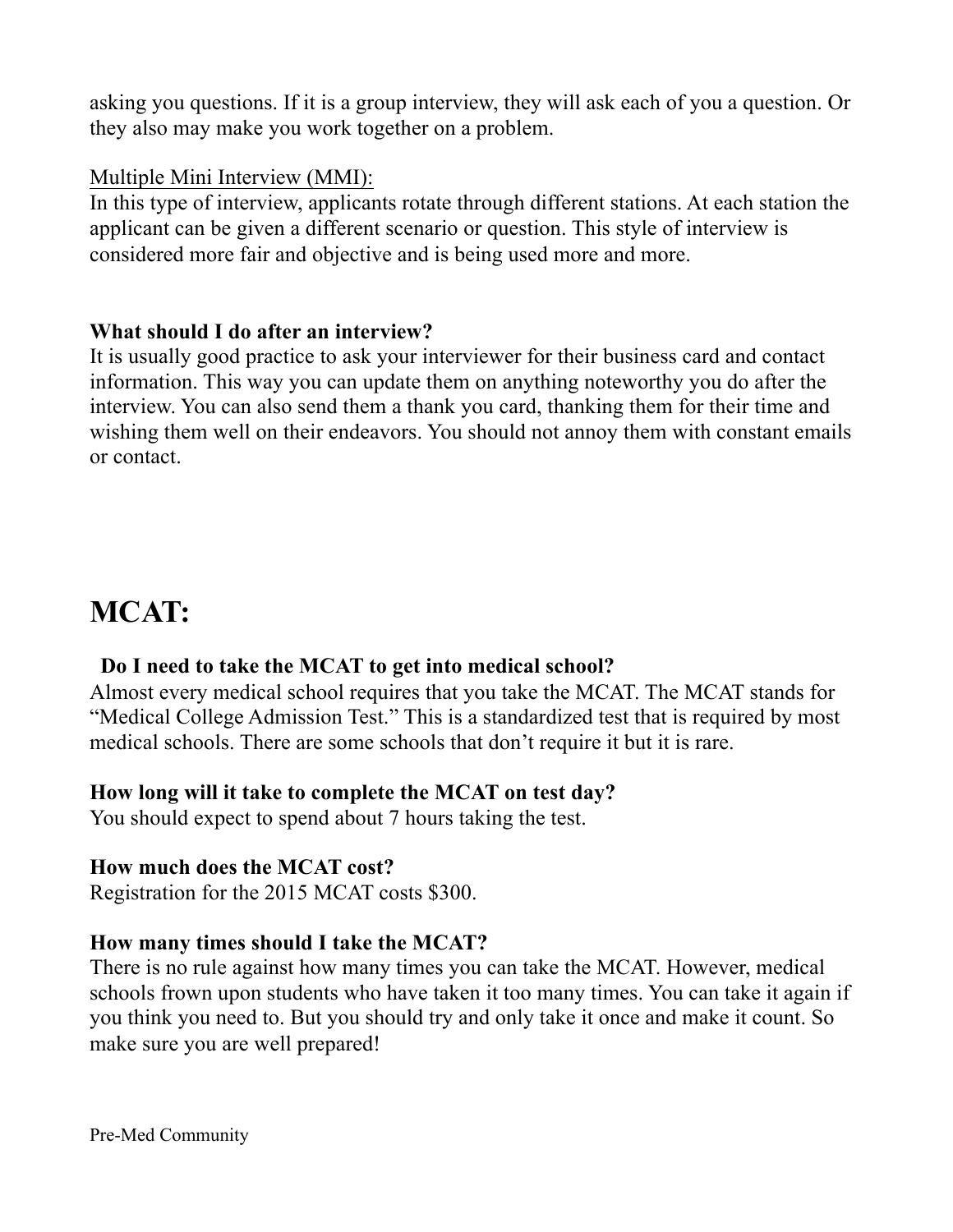#### **Should I retake the MCAT?**

This depends on the situation. You have to consider if it is worth it. If you have a low MCAT score then it might help to take it again and get a better score. If you fell just slightly short of your goal, then it might not be worth taking the whole test again just for one more point. Medical schools are not always fond of multiple MCAT scores. Also remember that you will have to pay for another registration fee again and spend another 7 hours taking the test.

#### **Which MCAT score is considered when I retake it?**

This depends on the school. Some schools take the average of your MCAT scores, some take the composite, and some take the most recent MCAT score. If you are going to retake the MCAT score try and make sure you do notably better and not just one point higher. This will help justify you retaking the exam.

#### **When does my MCAT score expire?**

Your MCAT score does not expire. However most medical schools only accept MCAT scores that are 3-4 years old.

#### **Can I register for two tests at the same time?**

No. You have to wait until your exam is finished before registering for another exam.

#### **What is the best way to prepare for the MCAT?**

There are many methods to study for the MCAT. The most common one is to self-study with the aid of test prep books. Typically most students will spend anywhere from 6 weeks to 3 months preparing. The more expensive method for preparing for the MCAT is to take a prep course, which is like a class where instructors personally help prepare you for the exam. This is a good method if you have the money and lack the motivation to self-study. These courses can cost anywhere from around \$1500-2000.

#### **What is the best MCAT prep book?**

There is no "best" MCAT prep course. Each book has its own strength's and weaknesses. The style and format of each book is different, some focus more on exactly what's only on the test and others go more in depth. You should go to the bookstore and browse through the different MCAT books to see which one you feel is the best for you.

### **When should I take the MCAT?**

Most pre-meds take the MCAT after finishing all the pre-requisite classes. This is because the MCAT mostly covers information learned in those classes. It is advised to take the MCAT after finishing taking your pre-requisite classes so you won't have to try and learn all the information for the first time when preparing. Most pre-meds take the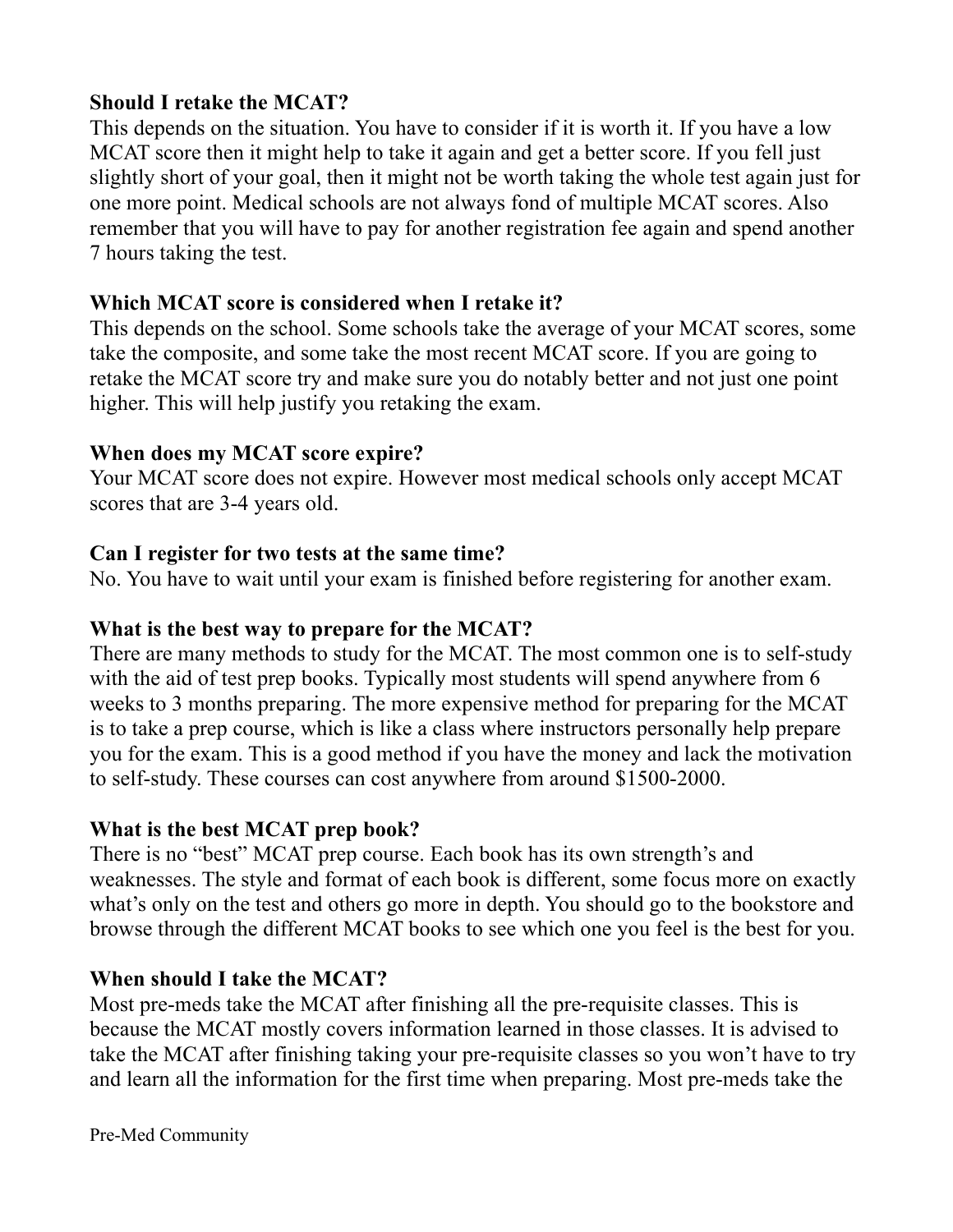MCAT as a sophomore or junior. If you want to apply to medical school during your senior year you should take the MCAT during the fall or early spring of your junior year. This is because the application cycle opens up in June and you want to have everything ready by the beginning of the cycle. Medical schools accept students on a rolling basis so it is in your best interest to already have the MCAT done by June of the year you want to apply.

#### **What is a good MCAT score?**

A competitive score for MCAT 2015 is around a 515, which averages around an 11 on each subsection. A 500 is comparable to a 25 on the old MCAT, and a 510 is comparable to a 30 on the old MCAT. 

#### **Do MCAT sub-scores matter?**

Not usually. Medical schools mostly care only about your overall score. However, subscores do start to matter if there is a big discrepancy between your sub-scores. If you made a 12, 12, and a 6, then they may ask what happened and it might not look good. If your sub-scores are relatively the same then it shouldn't matter.

#### **How many sections are on the MCAT?**

There are four sections on the MCAT 2015.

- 1. Biological and Biochemical Foundations of Living Systems
- 2 Chemical and Physical Foundations of Biological Systems
- 3 Psychological, Social and Biological Foundations of Behavior
- 4 Critical Analysis and Reasoning Skills

## **Extracurricular activities:**

### **Do I need to volunteer to get into medical school?**

While technically you don't need volunteering to get into medical school you should have at least 50 hours logged. Volunteering is very important to medical schools as it shows your willingness to help your community. Often applicants who have a good GPA and/or MCAT score don't get accepted because they didn't have enough volunteering hours. Find a program that you want to volunteer with and stick with it. Volunteering in a clinical setting is most ideal as it also lends to your clinical experience.

#### **How much volunteering do I need to do?**

There is no set amount of volunteering required. You want to show commitment with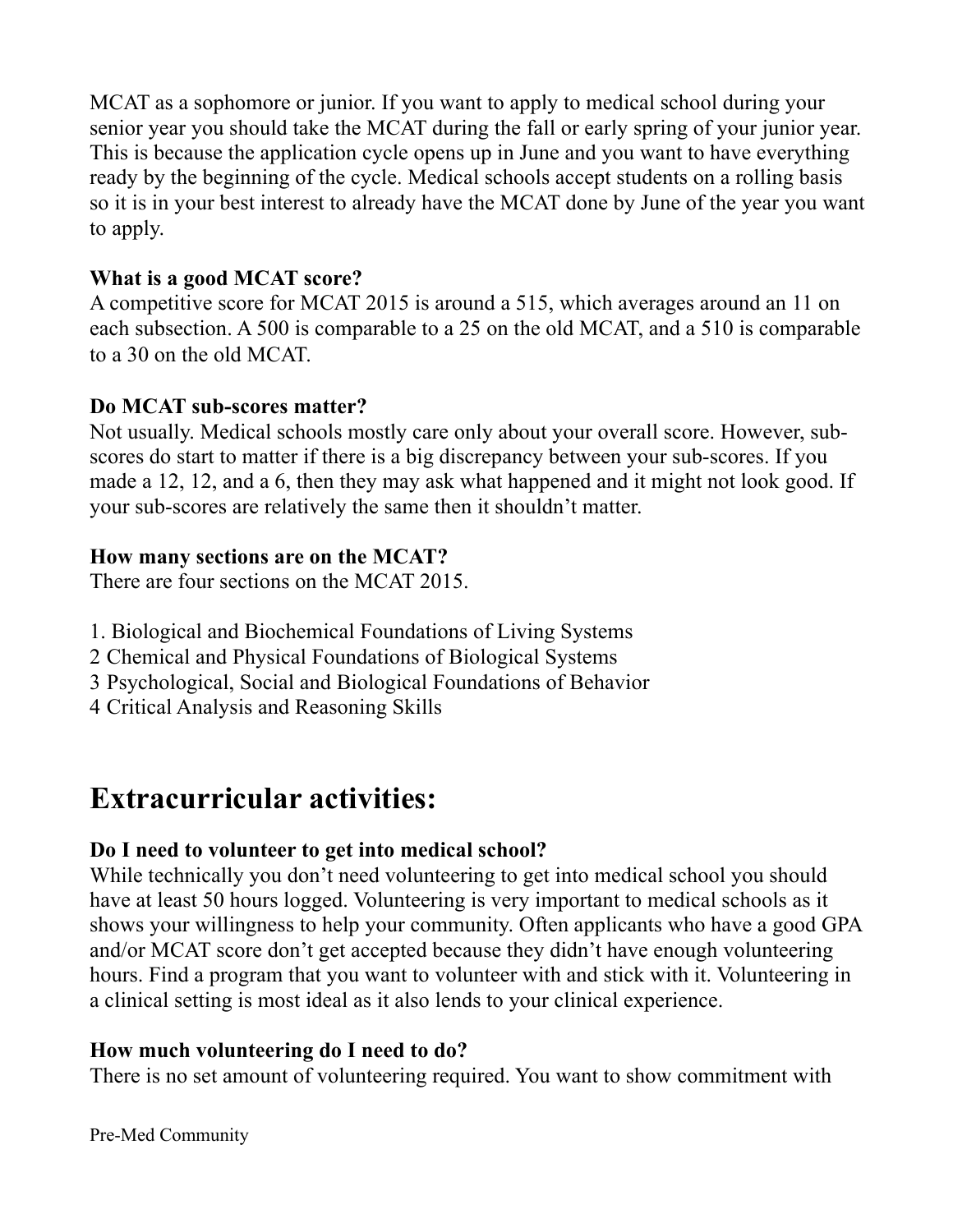your volunteering, so try and stick with something for a few months at least. Aim to have around 100 or more hours and you should be fine.

#### **Where can I find volunteer opportunities?**

Click here for help finding volunteer opportunities.

#### **Do I need to do research to get into medical school?**

No. Research is not necessary for getting into medical school. It does look good on your application and can provide you a good opportunity to get a letter of recommendation.

#### **Where can I find research opportunities?**

Click here for help finding research opportunities.

#### **Do I need to shadow a doctor to get into medical school?**

No. You don't have to shadow a doctor to get into medical school. However doing so can greatly help your application. Shadowing a doctor provides a great opportunity to learn what you are getting yourself into. Medical schools want to know that you are aware of the realities of being a working physician. Getting a recommendation letter from a doctor is very strong too. Shadowing about 40 hours is recommended for most pre meds.

#### **How do I find a doctor to shadow?**

Check out our article: A pre-med guide to finding a doctor to shadow

#### **Do I need medical experience before applying to medical school?**

No. Having medical experience is a definite plus to your application though. This shows that you already understand what the environment is like and that you are able and willing to handle it. Working as a scribe, tech, or even at the front desk of a hospital are all ways to get experience in the field.